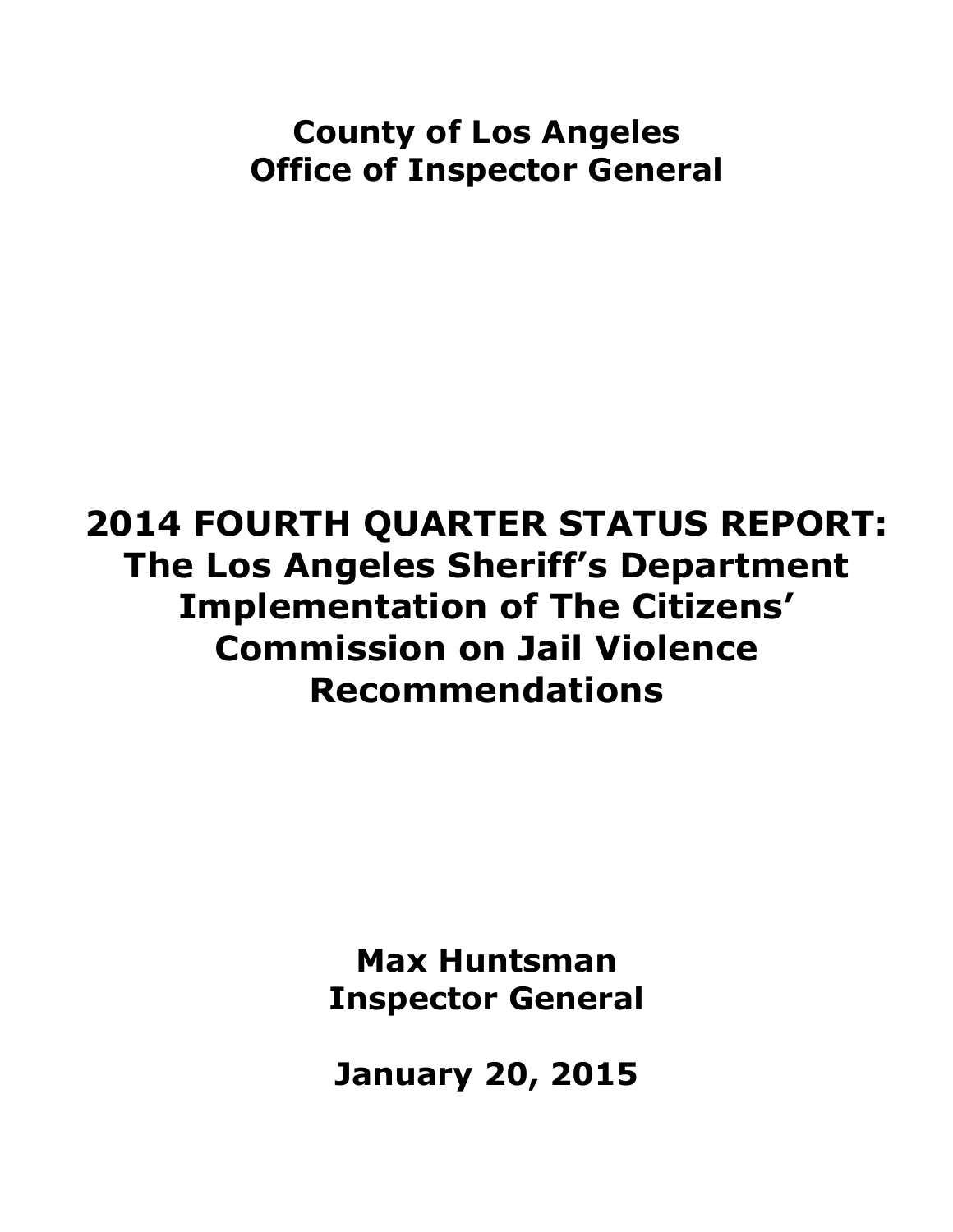### **2014 FOURTH QUARTER STATUS REPORT JANUARY 20, 2015**

Since the Office of Inspector General's (OIG) *First Status Report* on the Los Angeles County Sheriff's Department (Department) implementation of the Citizens' Commission on Jail Violence (CCJV or Commission) recommendations was submitted on October 21, 2014, the Department has made additional progress in a number of areas. As the OIG increases its staffing, it will begin to implement the monitoring plan set forth in its *First Status Report*. Because the critical issue of OIG access to personnel files and other confidential materials remains unresolved, much of the OIG's monitoring is currently forestalled. The OIG respectfully submits to the Board of Supervisors its Second Status Report.

As the Department has progressed in implementing the CCJV recommendations, the County of Los Angeles has been in settlement negotiations with the plaintiffs in *Rosas, et al. v. Baca* (Case No. CV 12-00428 DDP). An Implementation Plan has now been finalized which will bring about additional changes to the procedures and policies within the Custody Division. For example, CCJV Recommendation 3.1 called for the Department to have a "comprehensive" use of force policy in a single document. Under the *Rosas* Implementation Plan, the Department will now create a "separate, revised, free-standing" Custody Force Manual. <sup>1</sup> The OIG will closely review the Implementation Plan to identify areas of overlap with the CCJV recommendations and adjust its monitoring plan to avoid duplication of efforts and undue burden on the Department and County.

As of this report, there are no changes in the implementation status of any of the CCJV recommendations. For this evaluation period, the OIG met with executives and managers

 $\overline{\phantom{a}}$ 

<sup>1</sup> Implementation Plan, *Rosas, et al. v. Baca*, *supra*, Section 2.1.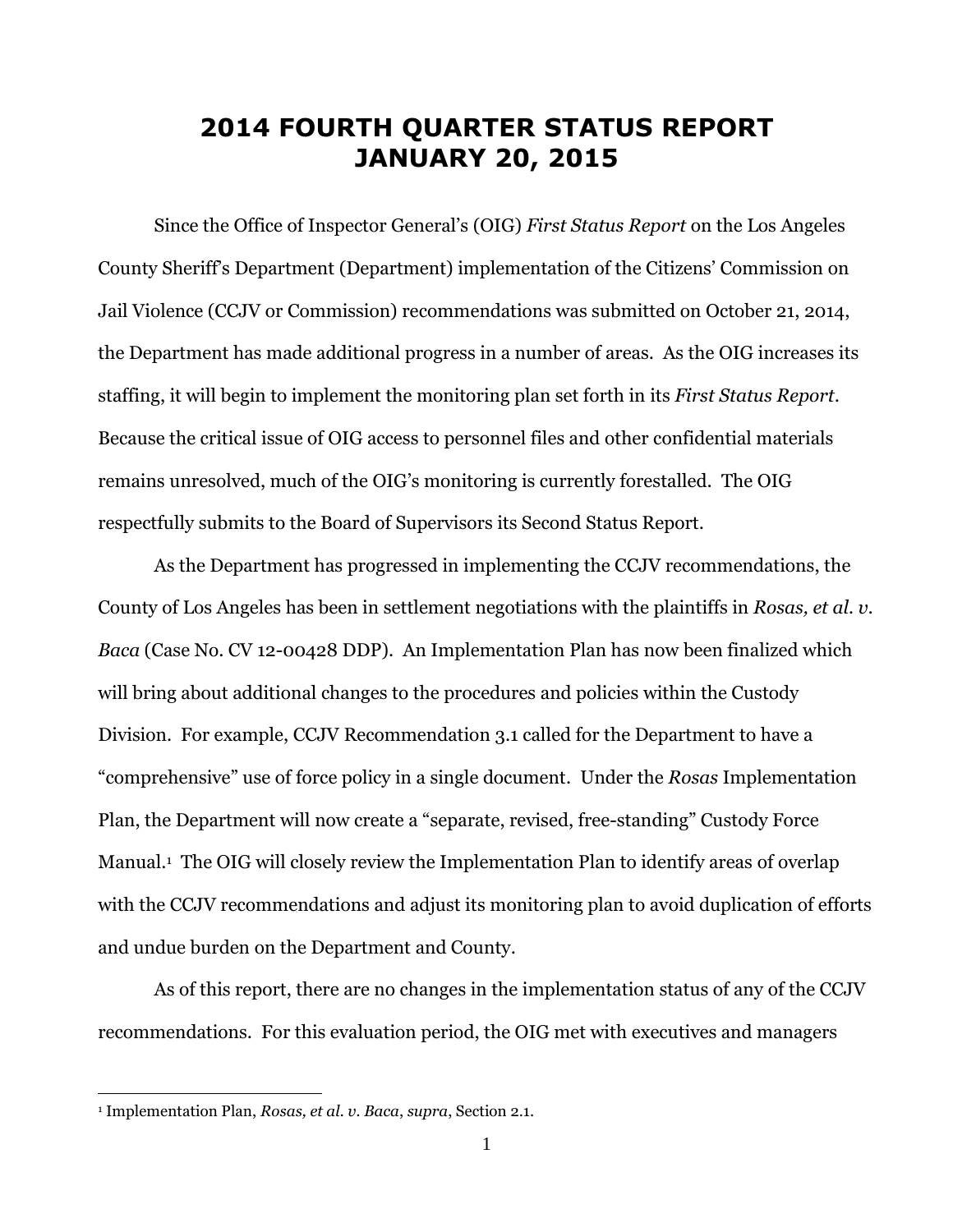throughout the Department to obtain the necessary information and data. The OIG met with the Sheriff's Executive Officer Neal Tyler, the Custody and Patrol Division assistant sheriffs, Custody and Patrol Division commanders, facility managers, and staff from Custody Support Services and the Custody Standards and Training Bureau. OIG staff also visited the Internal Monitoring, Performance Audits and Accountability Command (IMPAAC) and met with its leadership and staff. The OIG attended multiple meetings of the Executive and Custody Force Review Committees (EFRC and CFRC), Critical Incident Reviews (CIR), Custody Division commander meetings, a use of force data review, several 24-hour and 7-day Prisoner Death Reviews as well as Complex Case Committee Meetings. Finally, the OIG met with the commander of the Professional Standards Bureau and the leadership of the Internal Affairs Bureau.

In addition to formal meetings, OIG staff engaged individual Department managers and executives in follow-up meetings, phone calls and briefings. The Department was again accommodating in providing additional data and information when requested by the OIG. The OIG continues to meet monthly with the Assistant Sheriff, Custody Division, Terri McDonald and the Custody Division chiefs and meets in person or via telephone with the custody division assistant sheriff several times per month.

 While the Department continued to make progress in several areas consistent with its projected completion times, the OIG identified several areas which will require further inquiry. The OIG recently reported in two public reports on allegations of force by prisoners and the use of body scanner technology to discover contraband hidden on prisoners. The OIG will be analyzing and reporting on the quality of prior use of force allegation inquiries conducted by the Department. The OIG will also continue to evaluate the body scanner pilot project (Recommendation 3.12) as well as the projected expansion of the use of iPad computer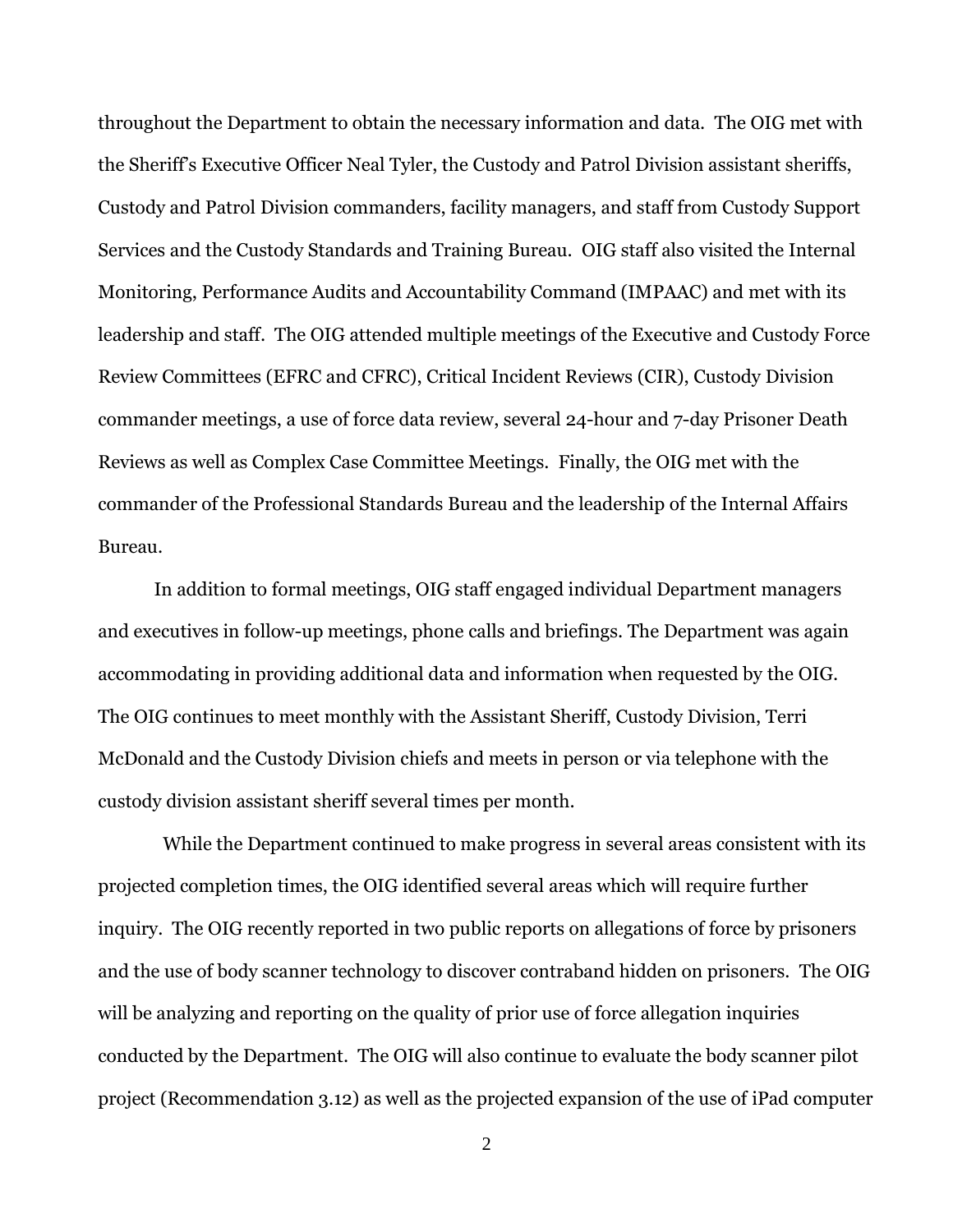tablets in the Department's effort to modernize its prisoner grievance system.

(Recommendation 7.14.)

The OIG has ongoing concerns about the evaluation of new deputies who are still in their probationary periods. (Recommendation 6.4.) The Department reports that it is not adequately tracking and timely monitoring probationary employee performance evaluations. Performance shortcomings must be identified in a timely fashion so that remedial action can be taken while deputies are still on probation. Given the potential problematic decisionmaking in this area identified in the previous quarterly report, the OIG is seeking to learn more. However, without access to personnel records, it is impossible to assess the overall quality of the review process or the qualifications of personnel ultimately retained.

The OIG continues to have access to all of the Department's jail facilities and scenes of significant Custody Division incidents, including prisoner suicides and deaths, uses of force, and jail group disturbances. The OIG also continues to roll out to all deputy involved shootings. The Department has been diligent in notifying the OIG of problematic or excessive Custody Division uses of force. Similarly, when the OIG has reported questionable or improper Custody Division staff conduct, the Department has assured the OIG that it acts swiftly to investigate. However, the moment an inquiry or investigation is triggered, the OIG is denied access to the information necessary to evaluate its quality. In every such instance, opportunities for real-time monitoring or any meaningful oversight of the Department are lost. Department personnel have been forthcoming, available and accommodating in the OIG's preparation of this and other reports. However, as a result of the OIG's limited access, much of the information detailed in this and other reports is based solely on Department representations or summary data review as opposed to thorough review and analysis consistent with nationally recognized oversight methods.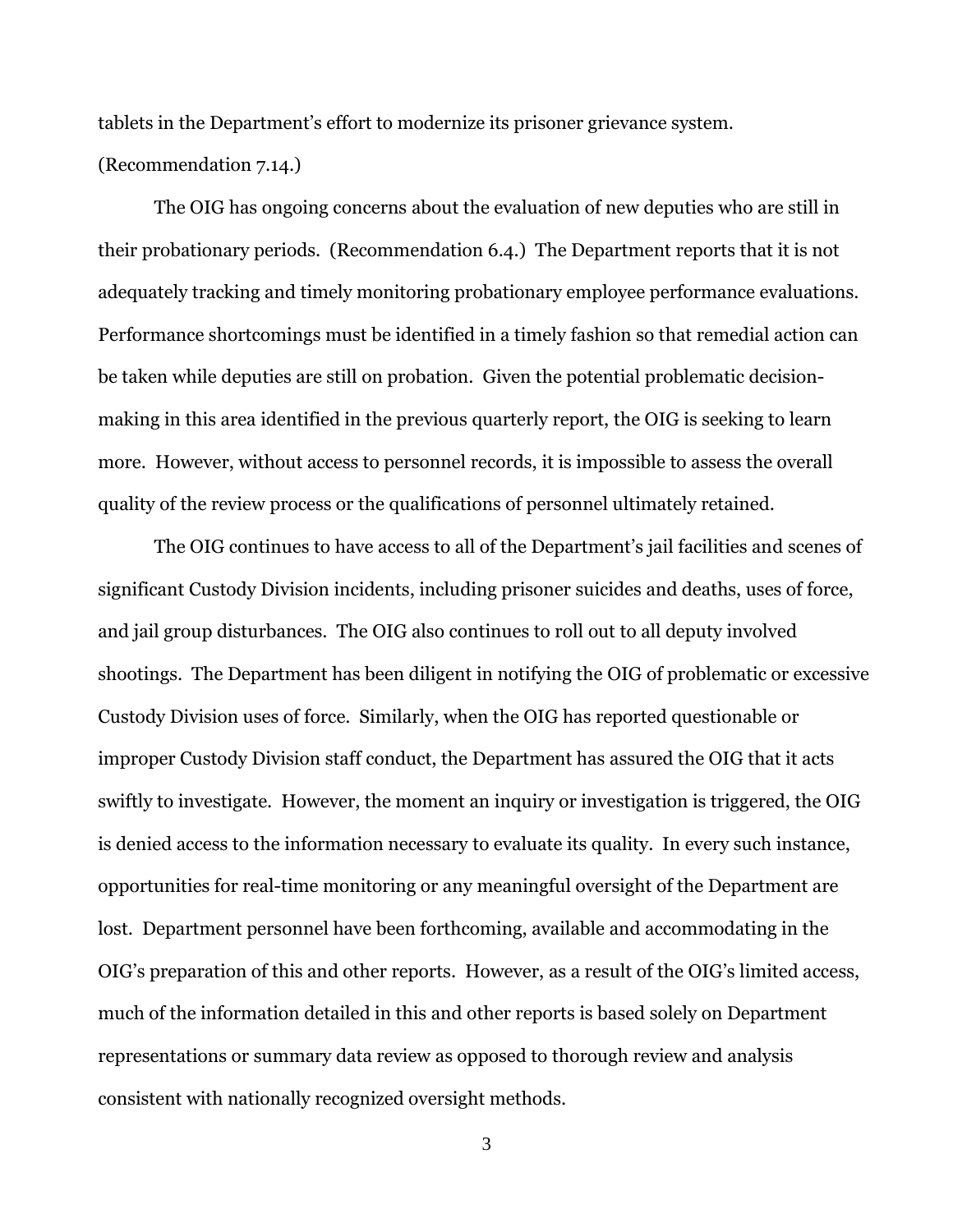### **USE OF FORCE**

### **3.1. LASD should promulgate a comprehensive and easy-to-understand Use of Force Policy in a single document.**

Status: *Implemented*

**Progress since First Status Report:** The policy proposals were reviewed and approved by the deputy sheriffs' and custody assistants' unions without any revisions. As stated above, the Department anticipates additional revisions to the Use of Force Manual in response to the recent settlement of the *Rosas* litigation.

# **3.2. LASD personnel should be required to formally acknowledge, in writing, that they have read and understand the Department's Use of Force Policy.** Status: *Implemented*

**Progress since First Status Report:** Since the OIG's first status report, the Patrol Division has provided documentation that indicates 100 percent compliance with the use of force policy acknowledgement recommendation. No further monitoring of this recommendation is anticipated at this time.

### **3.3. All LASD personnel should be provided training on the new Use of Force Policy.**

Status: *Implemented*

**Progress since First Status Report:** See discussion of recommendation 3.2 above. No further monitoring of this recommendation is anticipated at this time.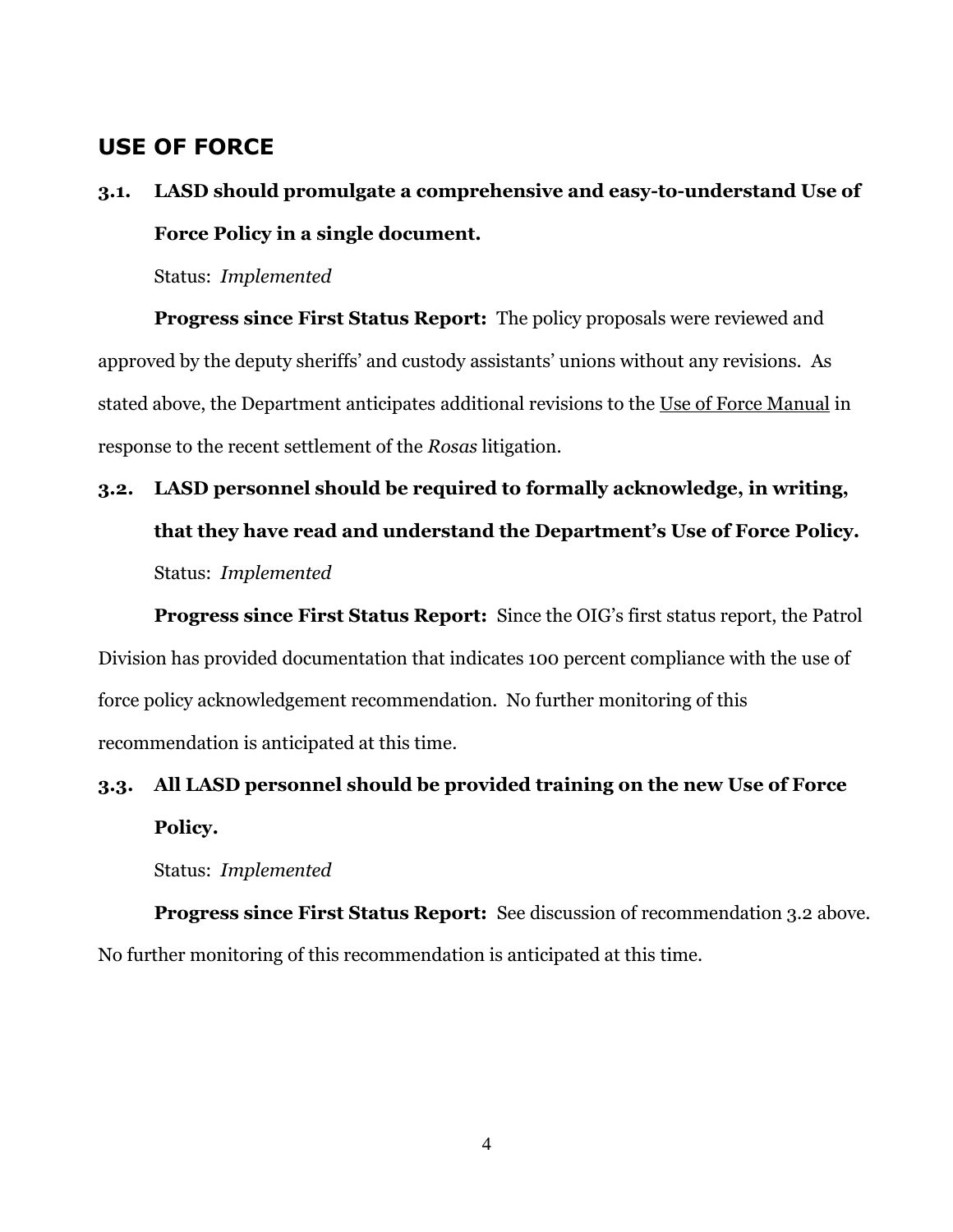### **3.4. The Department's Use of Force Policy should reflect a commitment to the principles of the Force Prevention Policy and prohibit inmate retaliation or harassment.**

#### Status: *Implemented*

**Progress since First Status Report:** The Department's use of force policy has not changed since the OIG's first report. In November, the OIG received a complaint of personnel in a disciplinary module harassing a mentally ill prisoner. The OIG reported the incident to facility managers and reviewed corroborating video footage. The Department reports that the incident is now being investigated by the Internal Affairs Bureau (IAB). The prisoner complainant in this incident has made allegations of other taunting and mistreatment by Department personnel. The Department reports that the custody facilities are conducting inquiries into these allegations. However, without access to personnel records, the OIG can neither receive information about the outcome of the investigation nor monitor the investigation itself.

## **3.5. LASD's Use of Force Policy should be based upon the objectively reasonable standard rather than the Situational Use of Force Options Chart.**

Status: *Implemented*

**Progress since First Status Report:** The implementation status of this recommendation remains unchanged since the OIG's last status report.

### **3.6. The Use of Force Policy should articulate a strong preference for planned, supervised, and directed force.**

Status: *Implemented*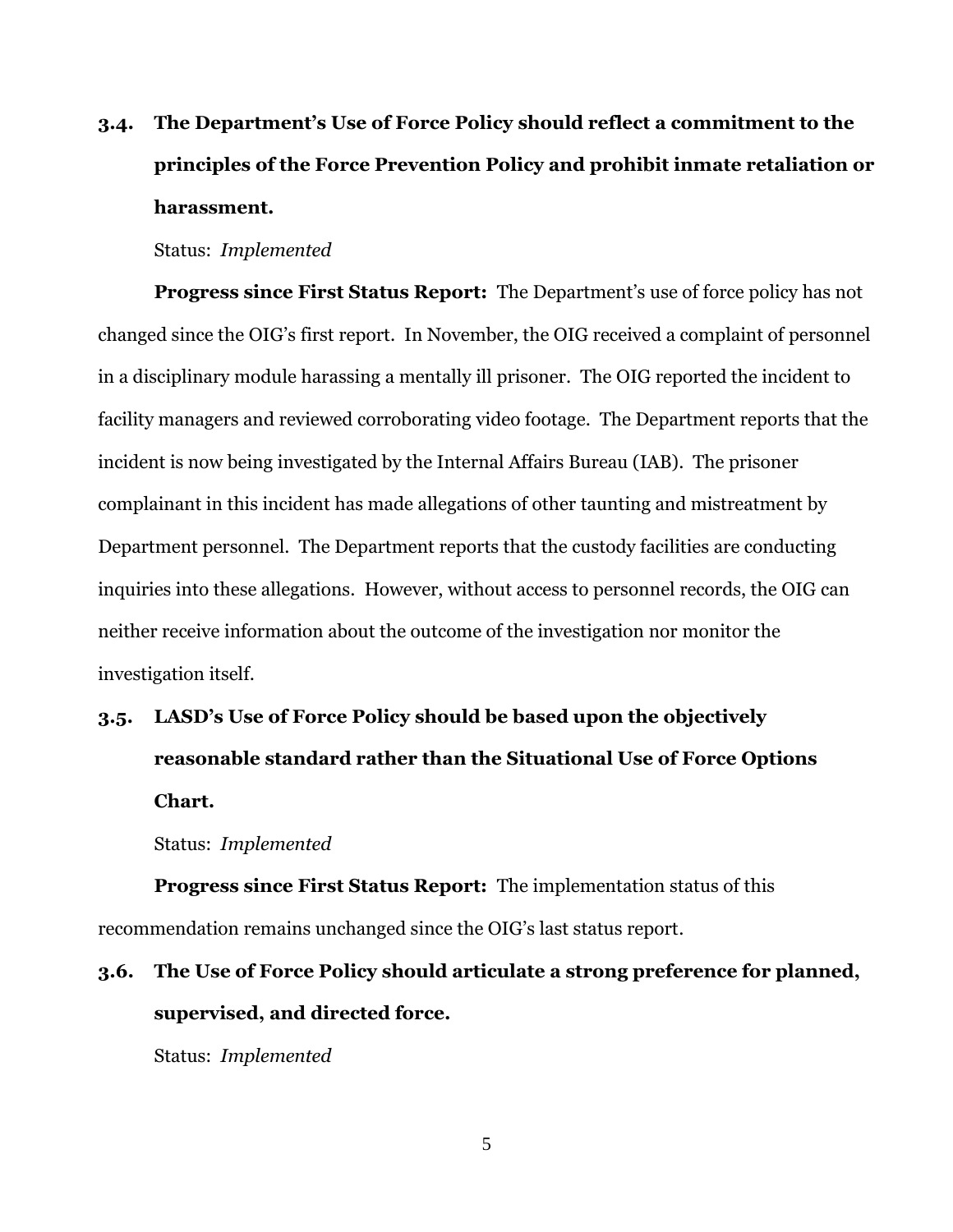**Progress since First Status Report:** The pilot program for the redesigned "Supervisor's Use of Force Report –Form 438" is ongoing at Men's Central Jail (MCJ). The Department has started analyzing the results and, thus far, there have been some changes in the formatting of the report; however, no substantive changes to the form have been made. On December 1, 2014, the Department launched a 90-day pilot program at TTCF. The Department plans to review and analyze the results of the pilot program at both TTCF and MCJ before initiating a pilot program in the Department's North Patrol Division. The Department hopes to launch the patrol pilot program in the spring of 2015.

### **3.7. The Use of Force Policy should account for the special needs populations in the jails.**

Status: *Implemented*

**Progress since First Status Report:** The Department reports that, as a result of *Rosas,* it anticipates further revisions to its Use of Force Manual regarding how to respond to those with mental illness.

### **3.8. PPI and FAST should be replaced with a single, reliable, and comprehensive data tracking system.**

Status: *In progress (funding approved)*

**Progress since First Status Report:** The implementation status of this recommendation remains unchanged since the OIG's last status report. Meaningful analysis and monitoring of the Department's Personnel Performance Index (PPI) and Facility Automated Statistical Tracking (FAST) systems requires OIG access to personnel and disciplinary records.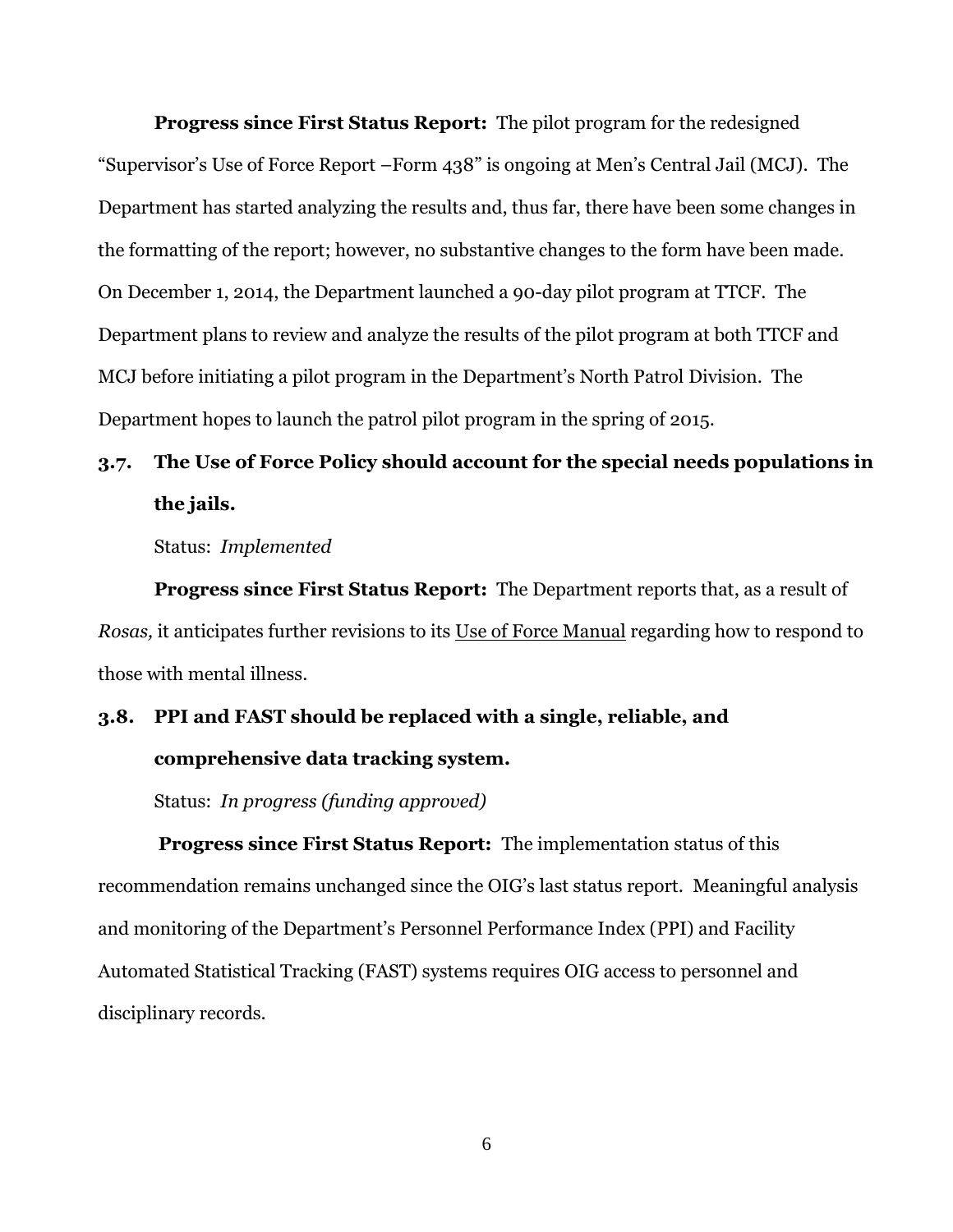### **3.9. Inmate grievances should be tracked in PPI by the names of LASD personnel.**

Status: *Implemented*

**Progress since First Status Report:** The implementation status of this recommendation remains unchanged since the OIG's last status report. Meaningful analysis and monitoring of PPI related recommendations requires OIG access to personnel and disciplinary records.

### **3.10. LASD should analyze inmate grievances regarding the use of force incidents.**

Status: *Implemented*

**Progress since First Status Report:** On November 21, 2014, the OIG reported to the Board the protocols and policies currently in use by the Department to investigate prisoner allegations of force by Department personnel. The OIG has requested and expects to receive by December 30, 2014, 134 completed force allegation inquiries that were made between January 1, 2013 and September 30, 2014, which the Department judged to be unfounded. The OIG will conduct a qualitative review of each case to determine whether policy and protocols were followed and whether the investigations were thorough, fair and complete with appropriate dispositions.

## **3.11. Statistical data regarding use of force incidents needs to be vigilantly tracked and analyzed in real time by the highest levels of LASD management.**

Status: *Implemented*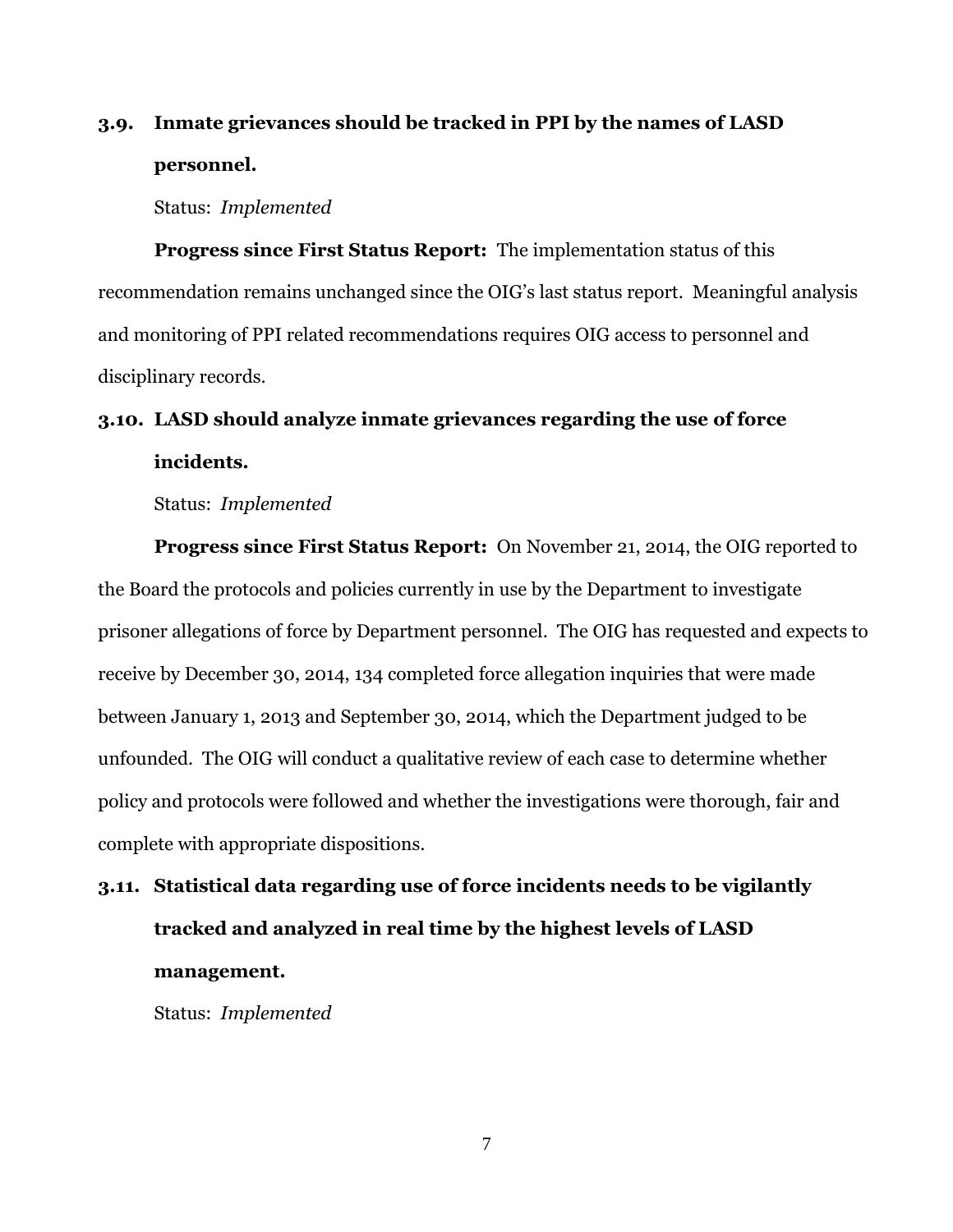**Progress since First Status Report:** The Department reports that it is continuing to vigilantly track and analyze use of force data and the OIG continues to receive use of force statistics and synopses daily.

#### **3.12. Department should purchase additional body scanners.**

Status: *In progress*

**Progress since First Status Report:** The OIG recently reported on the body scanner pilot project being conducted at the Inmate Reception Center (IRC). Since then the Department has installed a body scanner at the Century Regional Detention Facility (CRDF) for female prisoners and it is operational. One of the two scanners at IRC is still not repaired following a failure in September. The Department reports that it is considering replacing existing monitors with higher resolution monitors to aid in detecting contraband.

### **MANAGEMENT**

#### **4.1. The Sheriff must be personally engaged in oversight of the jails.**

#### Status: *Implemented*

**Progress since First Status Report:** The Department reports that through the end of his tenure on December 1, 2014, Sheriff John Scott continued to closely monitor custody operations through the same means described above. In order to allow Sheriff Jim McDonnell the ability to influence staffing of key roles, the Department has not yet filled the open Senior Deputy Counsel, Constitutional Policing Advisor position.

## **4.2. The Sheriff must hold his high level managers accountable for failing to address use of force problems in the jails.**

Status: *Implemented*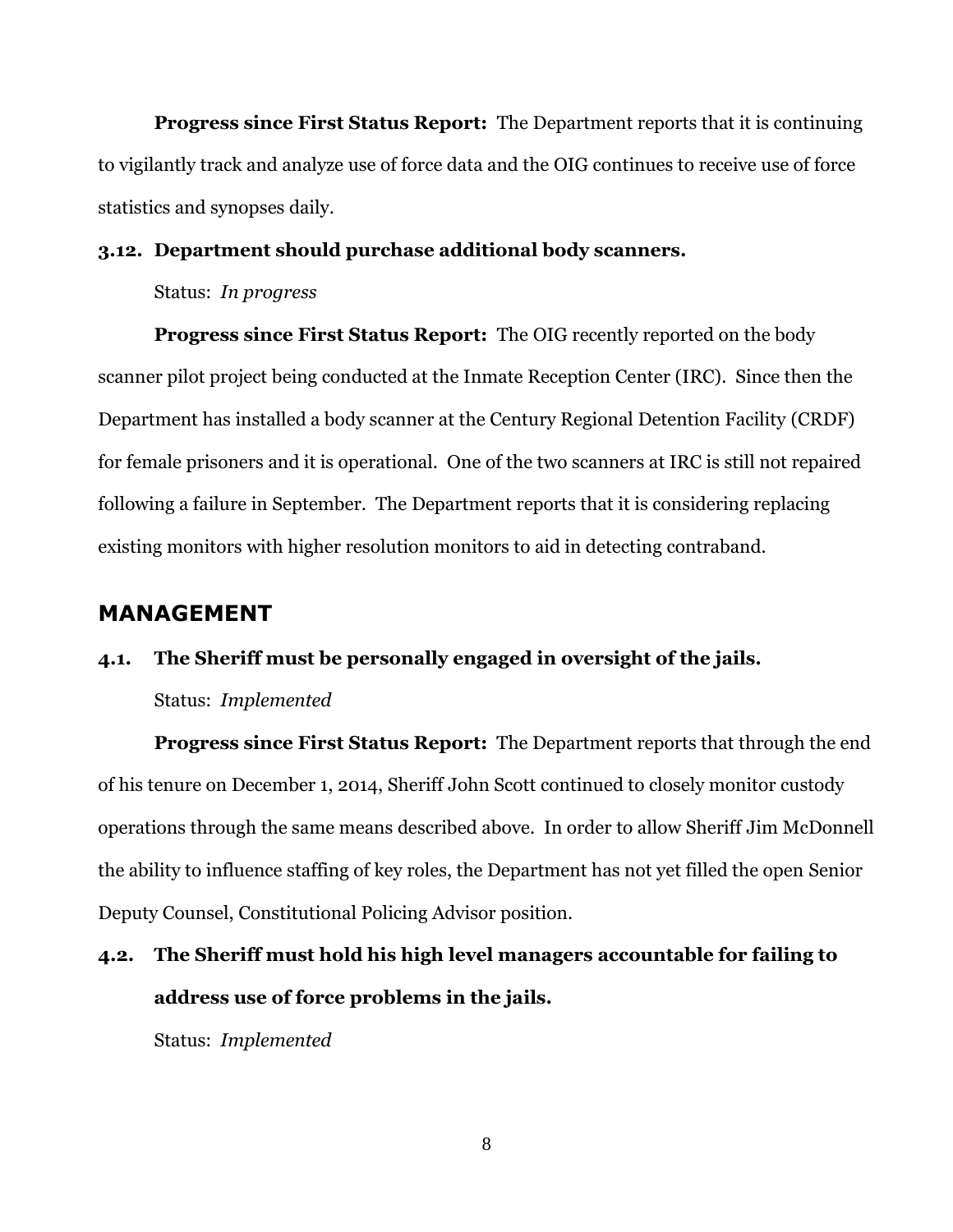**Progress since First Status Report:** The implementation status of this recommendation remains unchanged since the OIG's last status report. There is no further monitoring anticipated at this time.

### **4.3. The Undersheriff should have no responsibility for Custody operations or the disciplinary system.**

Status: *Implemented*

**Progress since First Status Report:** The implementation status of this recommendation remains unchanged since the OIG's last status report. There is no further monitoring anticipated at this time.

## **4.4. The Department should create a new Assistant Sheriff for Custody position whose sole responsibility would be the management and oversight of the jails.**

Status: *Implemented*

**Progress since First Status Report:** The implementation status of this recommendation remains unchanged since the OIG's last status report. There is no further monitoring anticipated at this time.

# **4.5. The Sheriff should appoint as the new Assistant Sheriff for Custody an individual with experience in managing a large corrections facility or running a corrections department.**

Status: *Implemented*

**Progress since First Status Report:** The implementation status of this recommendation remains unchanged since the OIG's last status report. There is no further monitoring anticipated at this time.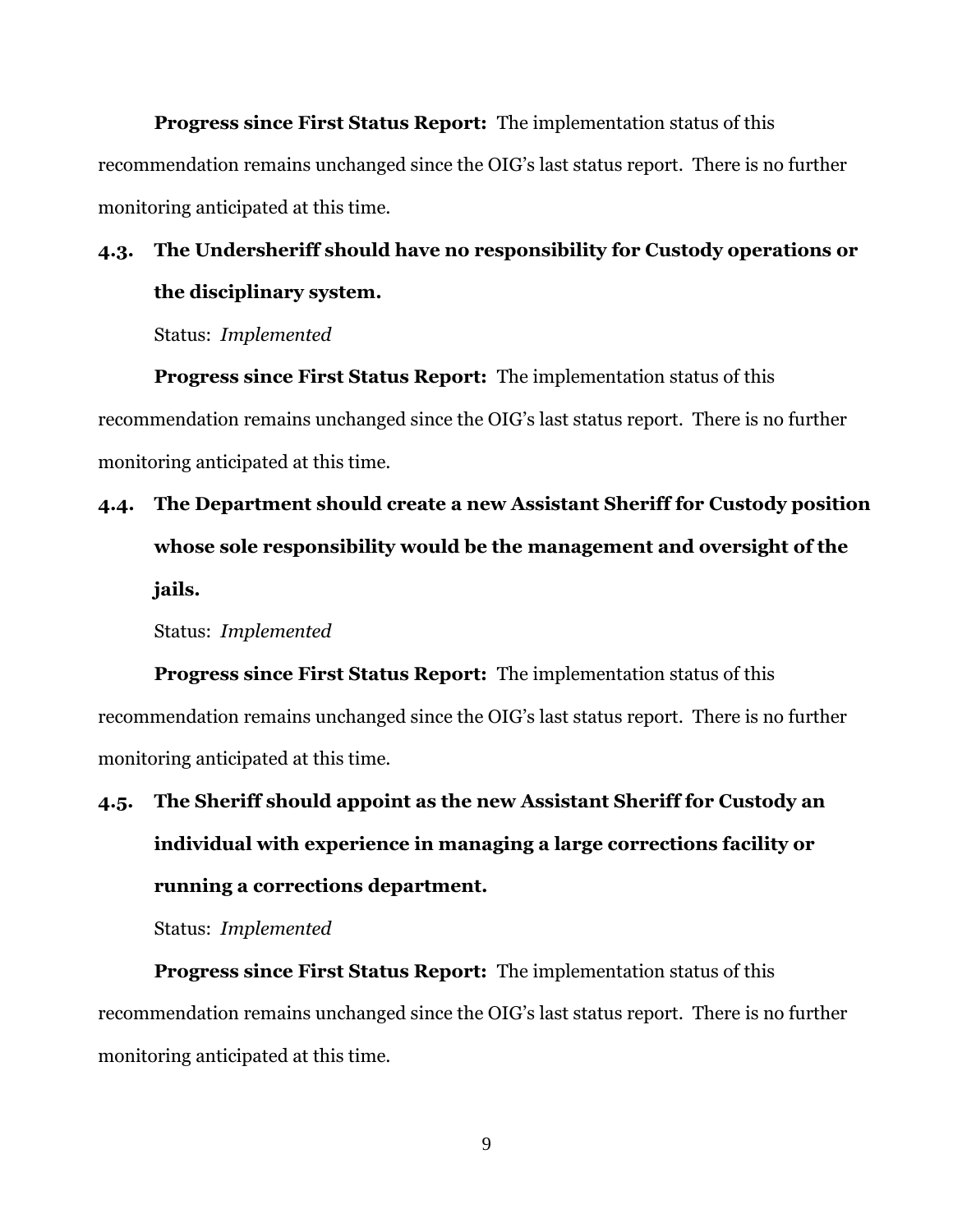### **4.6. The Assistant Sheriff for Custody should report directly to the Sheriff.** Status: *Implemented*

**Progress since First Status Report:** The implementation status of this recommendation remains unchanged since the OIG's last status report. There is no further monitoring anticipated at this time.

### **4.7. The Commander Management Task Force should not be a permanent part of Custody management.**

Status: *Implemented*

**Progress since First Status Report:** The implementation status of this recommendation remains unchanged since the OIG's last status report. There is no further monitoring anticipated at this time.

### **4.8. The Sheriff must regularly and vigilantly monitor the Department's Use of Force in the jails.**

Status: *Implemented*

**Progress since First Status Report:** The Department reports that through the end of his tenure, Sheriff Scott continued to review regularly the daily, weekly and monthly custody force statistics and synopses with his team. He also held weekly meetings and communicated frequently with Assistant Sheriff McDonald. The Department is closely monitoring uses of force at a high managerial level and is in the process of determining how to train personnel on improved decision-making techniques. The Department also reports that Sheriff McDonnell anticipates regularly and vigilantly monitoring the Department's use of force in the jails and is in the process of determining the most effective way to do so.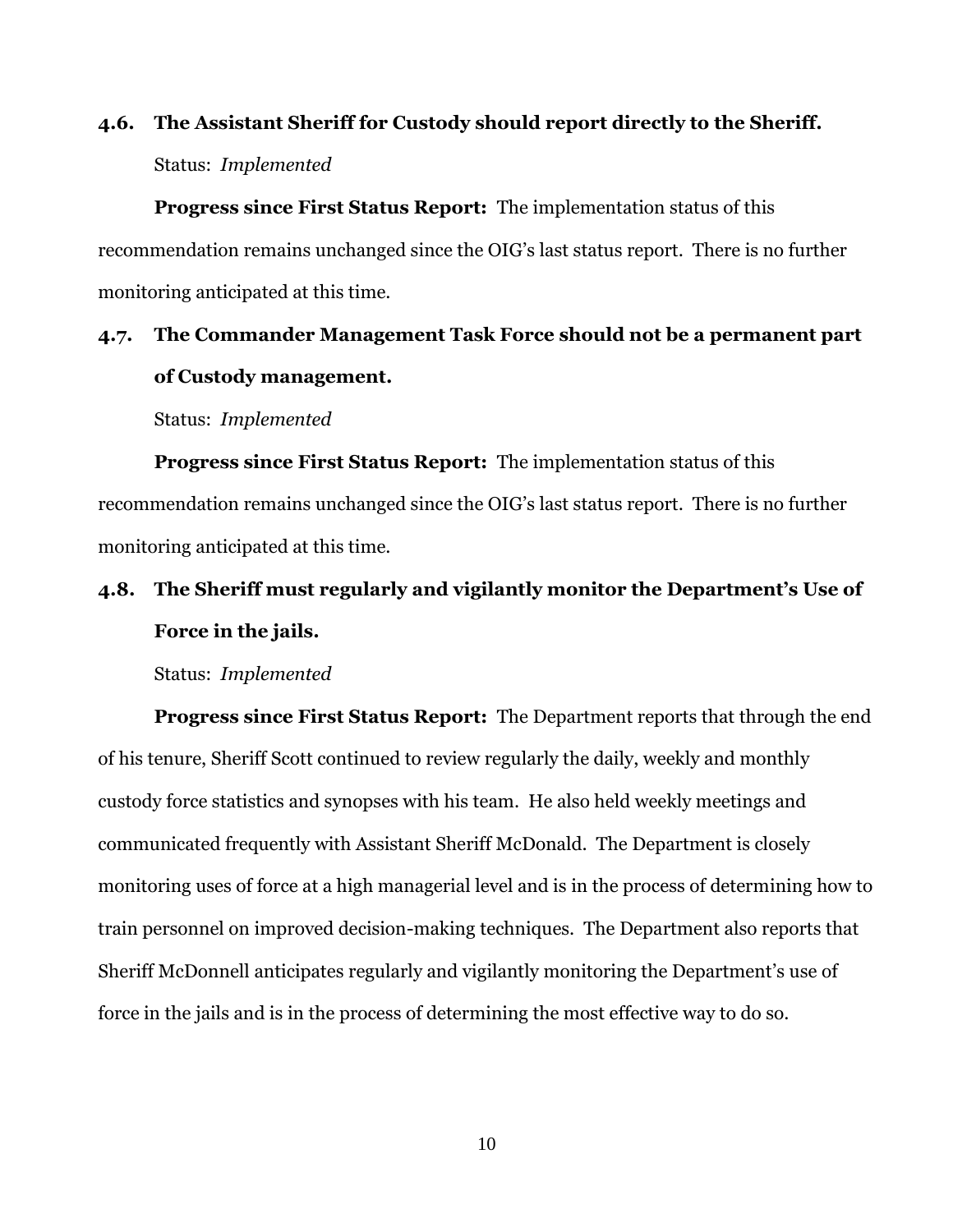### **4.9. The Department should implement SCIF [the Sheriff's Critical Issues Forum] on the Custody side to improve the accountability of jail supervisors.**

#### Status*: Implemented*

**Progress since First Status Report:** The November 2014 Custody Division SCIF was cancelled and the next Custody Division SCIF, renamed "Risk Management Forum," (RMF) was scheduled for December 12, 2014. The RMF includes all custody facilities and follows a format developed by Risk Management Bureau to standardize the review of risk management issues Department-wide. The topics analyzed during the RMF were anticipated to include administrative investigations, use of force, prisoner complaints, civil claims, prisoner assaults on staff, and prisoner assaults on other prisoners. Due to bad weather, the December 12, 2014 RMF was cancelled.

On January 28, 2015, the Custody Division will hold the first formal RMF which, the Department reports, will include a more in-depth analysis of the same topics that were scheduled for review at the cancelled RMF. In addition, data will be reviewed regarding prisoner population numbers, Education Based Incarceration (EBI) participation rates, prisoner disturbances, prisoner suicides and suicide attempts, and prisoner participation in town hall meetings. All Custody Division commands will participate, including the support units.

In Implementation Monitor Richard Drooyan's July 2014 report, he recommended that the Custody Division SCIF be held on a quarterly basis. The Department reports that instead of quarterly, a full RMF (formerly Custody side SCIF) will be held twice yearly. The Department reports that in between the two formal RMF presentations, smaller reviews will be held to address trends. The most recent review was held on October 30, 2014, and was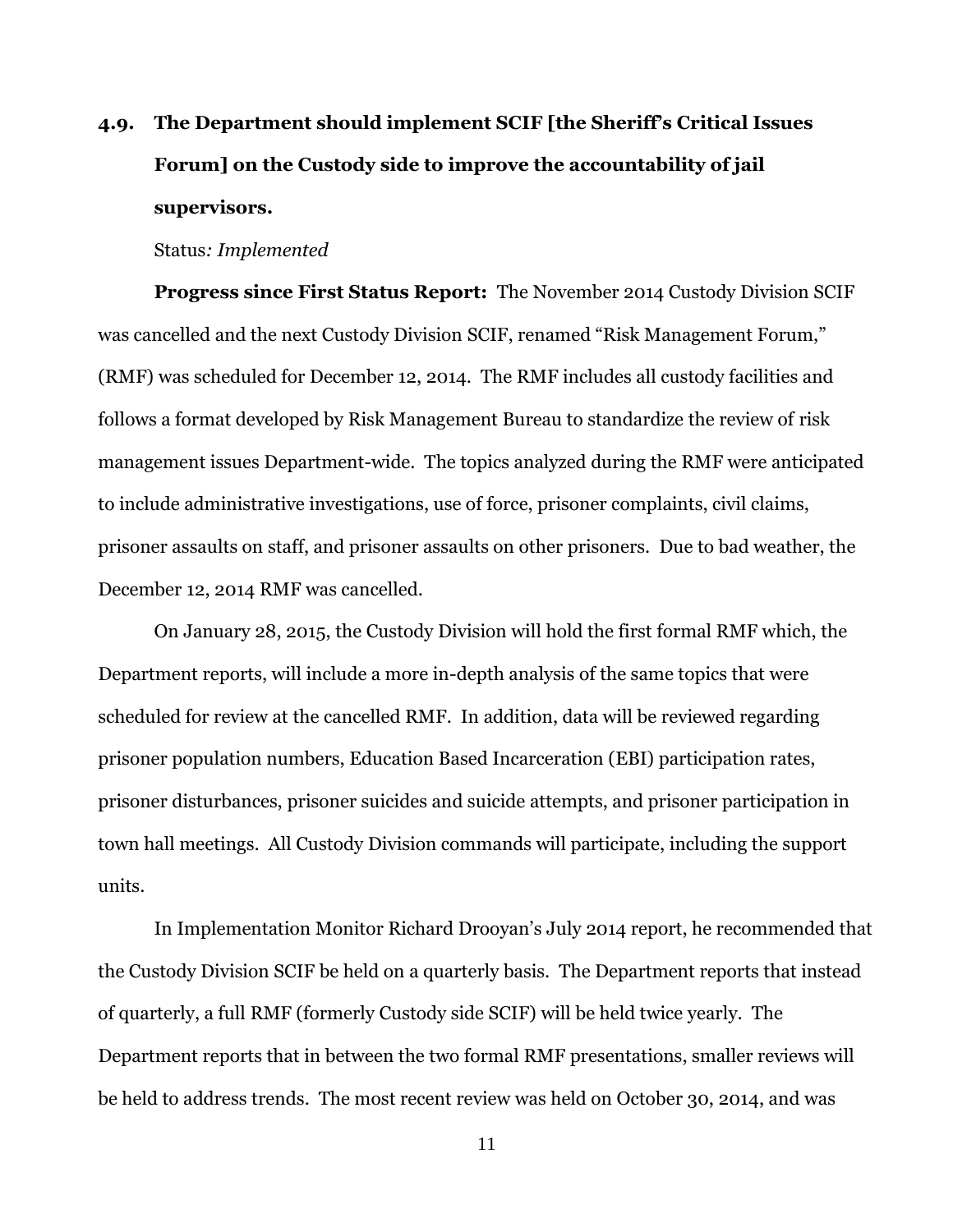attended by the OIG. Also, Assistant Sheriff McDonald and custody commanders meet monthly to review the contents of a statistical book in which force statistics are now maintained. They report that their most recent review meeting took place on December 9, 2014.

### **4.10. Senior management needs to be more visible and engaged in Custody.** Status: *Implemented*

**Progress since First Status Report:** The Department reports that its managers continue to maintain a visible presence in the jails. This is achieved through the Weekend Duty Facility Visitation rotation described above and the consistent and ongoing presence of Custody Division executives within the jails. Custody Division executives report that they make unannounced visits on all shifts and days of the week.

This quarter's facility visitation reports reflect that the facilities were visited by a commander or chief on the following dates: Pitchess Detention Center (PDC) East (October 18, 2014), PDC South (October 18, 2014), PDC North (October 5, 2014; October 18, 2014), North County Correctional Facility (NCCF) (October 5, 2014, November 23, 2014), MCJ (October 4, 2014; October 17, 2014, October 26, 2014; November 2, 2014; November 22, 2014; December 12, 2014), IRC (October 17 & 19, 2014; November 2, 2014; December 12, 2014), CRDF (October 4, 2014; October 19, 2014; November, 1, 2014; November 22, 2014; December 13, 2014), TTCF (October 17 & 19, 2014; October 25, 2014; November 23, 2014).

Reports reflect that activities conducted by executives during these visits include (1) visiting the recreation yards and viewing cell blocks, (2) examining facility hygiene, (3) conducting town hall meetings and Title 15 trainings, (4) holding sergeants meetings, (5) addressed certain individual prisoner issues related to mental health, (6) evaluating the use of body scanners, (7) working to address the issue of Forensic Inpatient (FIP) bed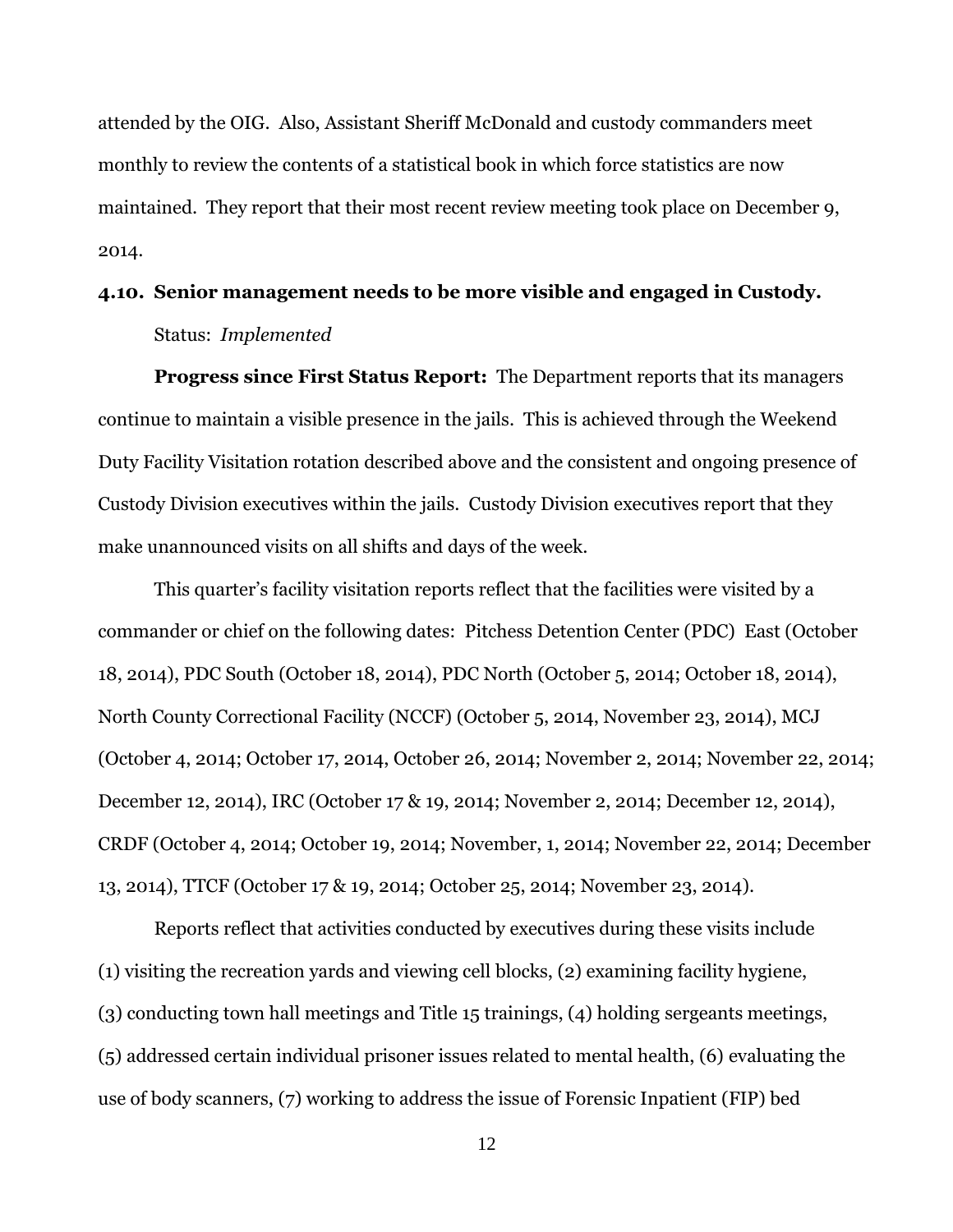availability for prisoners in IRC clinic for over 24 hours, (8) discussing the use of force policy with deputies and, (9) in many instances, recommending follow up for issues about which they were made aware during the visits. One commander noted that, on October  $17<sup>th</sup>$  at IRC, there was a large back log for clinic processing. The commander personally returned on October 19th to ensure that the backlog had been cleared and noted that the staff had worked very hard to do so.

In addition, emergency response drills for PDC North, NCCF, MCJ, CRDF and TTCF were conducted on November 23, 2014, by various Department Commanders. A drill was also conducted on October 25, 2014, at TTCF and on October 26, 2014, at MCJ.

### **4.11. Management should be assigned and allocated based on the unique size and needs of each facility.**

Status: *In progress (funding approved)*

**Progress since First Status Report:** The Department has received the funding for 19 new full-time permanent clerical positions that was approved by the Board on September 30, 2014. An allotment was provided to each facility based on size and needs. The Department created a new classification for a professional staff position within the County to serve as clerical staff within each facility, which has been approved by the Chief Executive Office. However, the Department reports that due to logistical hiring challenges not within the Department's control, it anticipates delays in filling the positions. The Department still anticipates that 19 deputies and custody assistants will be put on line duty and replaced with the nineteen professional clerical staff.

#### **4.12. LASD should create an Internal Audit and Inspection Division.**

Status: *In progress (funding approved)*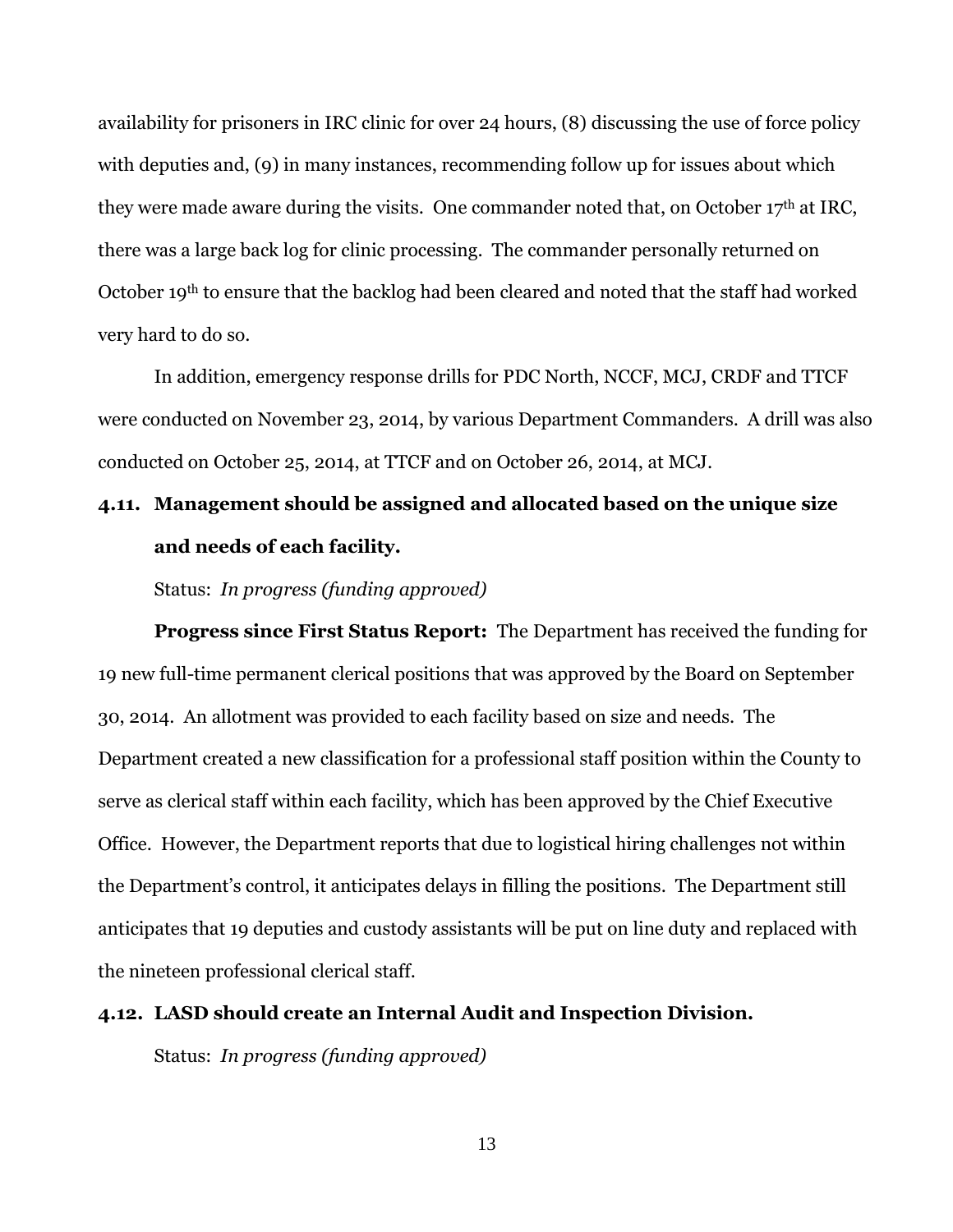**Progress since First Status Report:** Since the OIG's first report, IMPACC has continued to move forward with its Phase II staffing and has hired 15 of the approved 28 new positions. Management is in the process of hiring five sergeants, one lieutenant, one head compliance officer and six sheriff performance auditors. The Department reports that it anticipates hiring the head compliance auditor in January of 2015. Phase III staffing does not begin until July of 2015.

In the last quarter, IMPAAC has completed audits regarding Custody Personnel Rotation, Uniform Crime Reports Assault Classification Audit and have initiated three additional audits. It also completed a CCJV compliance inspection, developed a "project tracker," and conducted unit level performance mentoring assessments for the evaluation of the way in which Department supervisors monitor employee performance, provide feedback, mentor employees and document reviews and assessments.

### **4.13. The Department should have a formal policy to address campaign contributions.**

Status: *Implemented*

**Progress since First Status Report:** The implementation status of this recommendation remains unchanged since the OIG's last status report. There is no further monitoring anticipated at this time.

**4.14. LASD should participate in collaborations such as the Large Jail Network that would enable it to learn about best practices and approaches in other systems.**

Status: *Implemented*

**Progress since First Status Report:** See discussion of Recommendation 6.10 below.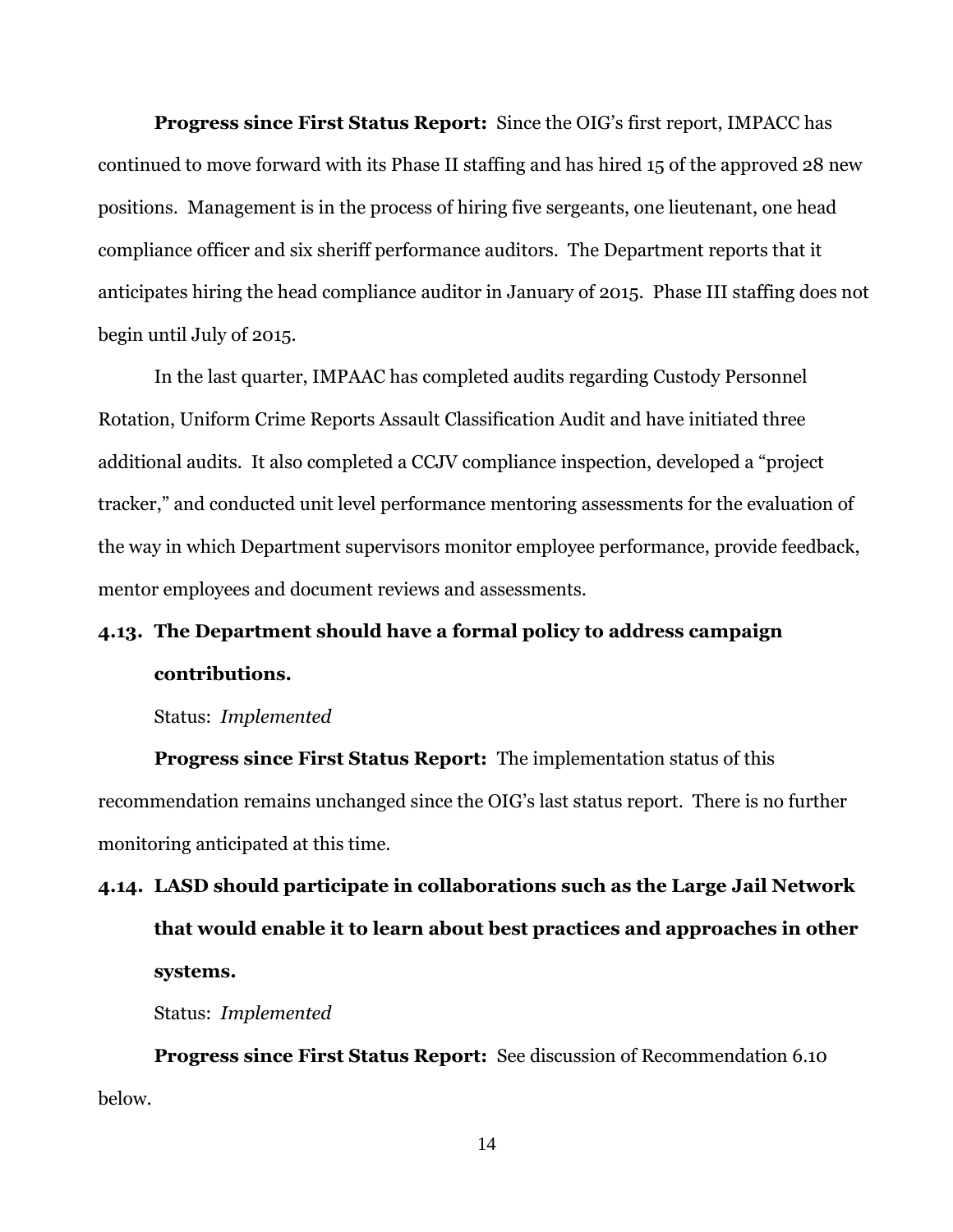### **CULTURE**

**5.1. The Department must continue to implement reforms that emphasize respect for, engagement of, and communications with inmates.**

Status: *Implemented*

**Progress since First Status Report:** The Department has continued to implement reforms described above that emphasize respect for, engagement of and communication with prisoners. Over the course of the last quarter, the Department reports the following *additional* programming and program related changes for each facility:

#### *Men's Central Jail:*

- The Unit Commander and Operations Lieutenants walk the floors and engage with prisoners inside their dorms.
- EBI participation has continued to increase, with approximately 900 of the 4,000 prisoners involved in EBI classes.
- MCJ has implemented the comfort-dog program. Discipline and High Risk housing locations are prioritized.
- The Custody Division, in consultation with the Department of Justice Office of Community Oriented Policing Services, is continuing with its pilot of a Community Oriented Policing program on the 9000 floor with 720 prisoners participating. In the initial phase of the program, MCJ has assigned one senior deputy to serve as a mediator/facilitator of deputyprisoner communications and is scheduling Community Oriented Policing trainings for additional personnel.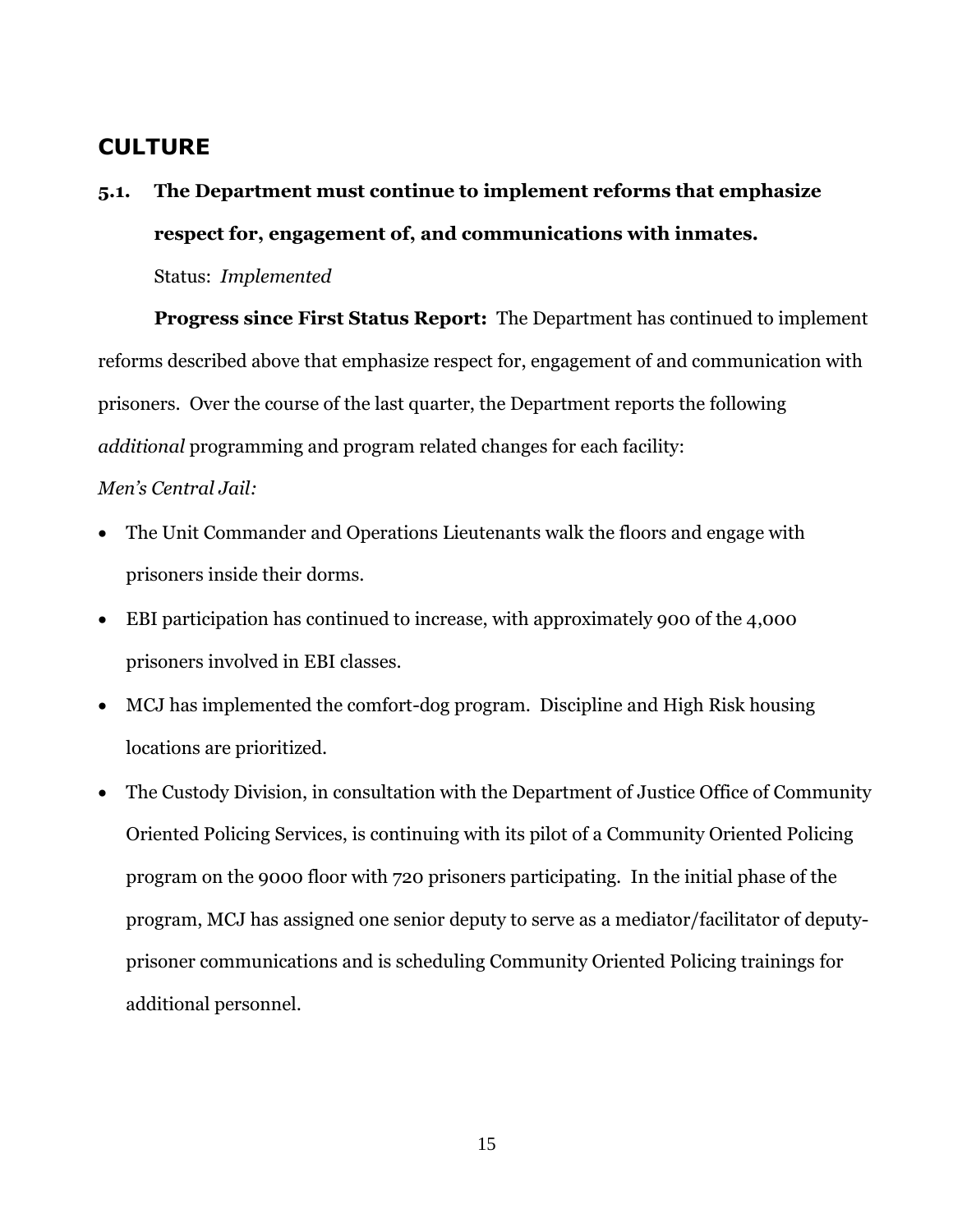#### *North County Correctional Facility:*

 Staff-prisoner communication is continuing to improve through town hall meetings which involve station deputy or custody assistant personnel.

#### *Pitchess Detention Center South:*

- Implementation of the "Back on Track" program, which immerses prisoner students in educational, life skills, and technical career curricula on a daily basis. Twenty-five PDC South personnel received a 16-hour educational block of training.
- Town hall meetings have been expanded by assigning a dedicated lieutenant and sergeants to each compound to allow prisoners to become comfortable with a smaller, more consistent group of personnel.
- Late night television on Saturday nights is offered to prisoners who are involved in work and education programs. The Department anticipates expanding the program to Friday nights if it continues to be successful.
- Three bunks from each barrack in the northern facilities have been eliminated to accommodate two additional tables, which will allow a greater number of prisoners to utilize areas other than their bunks for programming.
- The assignment of EBI liaisons who facilitate the EBI program through direct involvement and communication with participating prisoners.

#### *Inmate Reception Center:*

- A Crisis Intervention Training was provided to IRC personnel that will help identify specific mental illnesses associated with newly arriving prisoners.
- An orientation video that is shown to newly arriving prisoners regarding the process of going through the various stages prior to being assigned a housing location.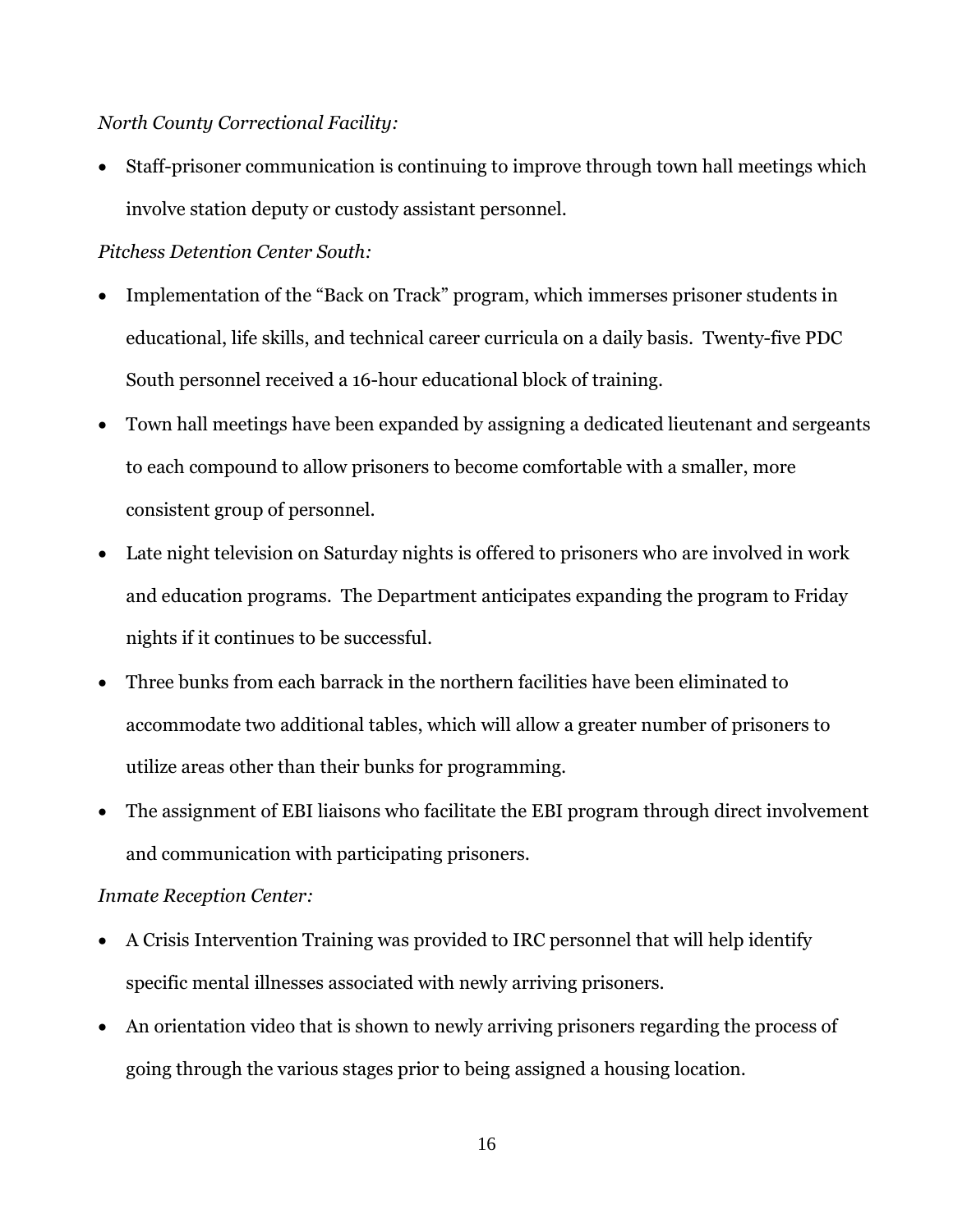#### *Century Regional Detention Facility:*

- Education Based Incarceration offerings have been expanded.
- A women's re-entry council has been formed to better understand prisoner needs and connect prisoners with available community and Department resources.
- An eight-hour "Identifying and Interacting with the Mentally Ill" course, designed to provide personnel with the skills and knowledge to improve communication, lessen the need for force and assist mentally ill prisoners. As of November 30, 2014, 270 deputies had completed the course.
- The facility recently opened a beauty salon that was profiled in the Los Angeles Times. Professional stylists who are incarcerated staff the salon and provide services for their fellow prisoners.

#### *Twin Towers Correctional Facility:*

- Implementation of the comfort-dog program for high observation-housing mentally ill prisoners.
- Crisis Intervention Training for several deputies and sergeants.
- Visiting area town hall meetings with prisoner families.
- Partnered with outside providers and faith-based organizations to give classes and information to prisoners.
- Through the Community Oriented Policing Program, assignment of consistent supervisors to floors to facilitate continuity and communication.

# **5.2. The Department's Force Prevention Policy should be stressed in Academy training and reiterated in continuing Custody Division training.**

Status: *Partially implemented (funding approved)*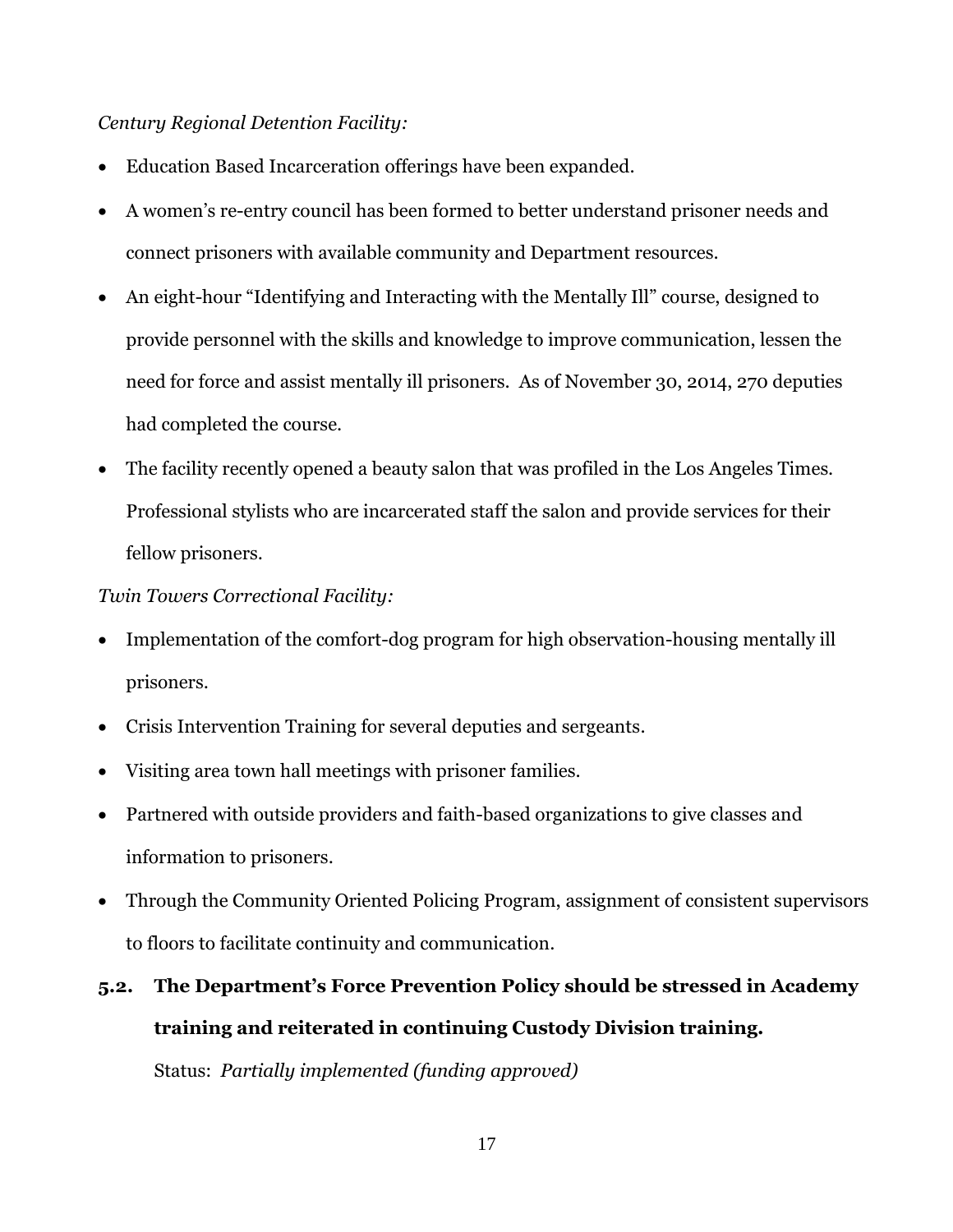**Progress since First Status Report:** See discussion of Recommendation 3.3.

### **5.3. The Department should enhance its ethics training and guidance in the Academy as well as in continuing Custody Division training.**

Status: *Partially implemented (funding approved)*

**Progress since First Status Report:** While awaiting the settlement of the *Rosas* litigation, the Department has put on hold additional revisions to its use of force policy. As of November 2014 the "Force Concepts" training, which included the current use of force policy and constituted four hours of the eight-hour block training described above, has been paused pending the implementation of the settlement. However, the four-hour portion of the training that covers ethics and standards is currently being rolled out to all existing custody personnel and is included as part of the Jail Operations Continuum training for new deputies. To date the Department has trained 49 percent of all Custody Division staff (which includes new hires) and is continuing to calendar the ethics training portion for new and ongoing personnel. The Department reports that the additional training related funding has been beneficial because it has allowed the Department to mandate certain classes and more efficiently train personnel.

### **5.4. The Department must make Custody a valued and respected assignment and career.**

Status: *Implemented*

**Progress since First Status Report:** The Department has continued to implement its Dual Track Career Path. The oral exam for the lieutenant test was completed in November and the promotions will be finalized and released in January 2015. As of December 13, 2014, the Department has promoted or assigned 97 dual track sergeants: 16 at CRDF, 1 in Custody Support Services (CSS), 14 at IRC, 22 at MCJ, 13 at NCCF, 2 at PDC South, 3 at PDC North, 1 at Population Management Bureau, and 25 at TTCF. The Department has, for the first time,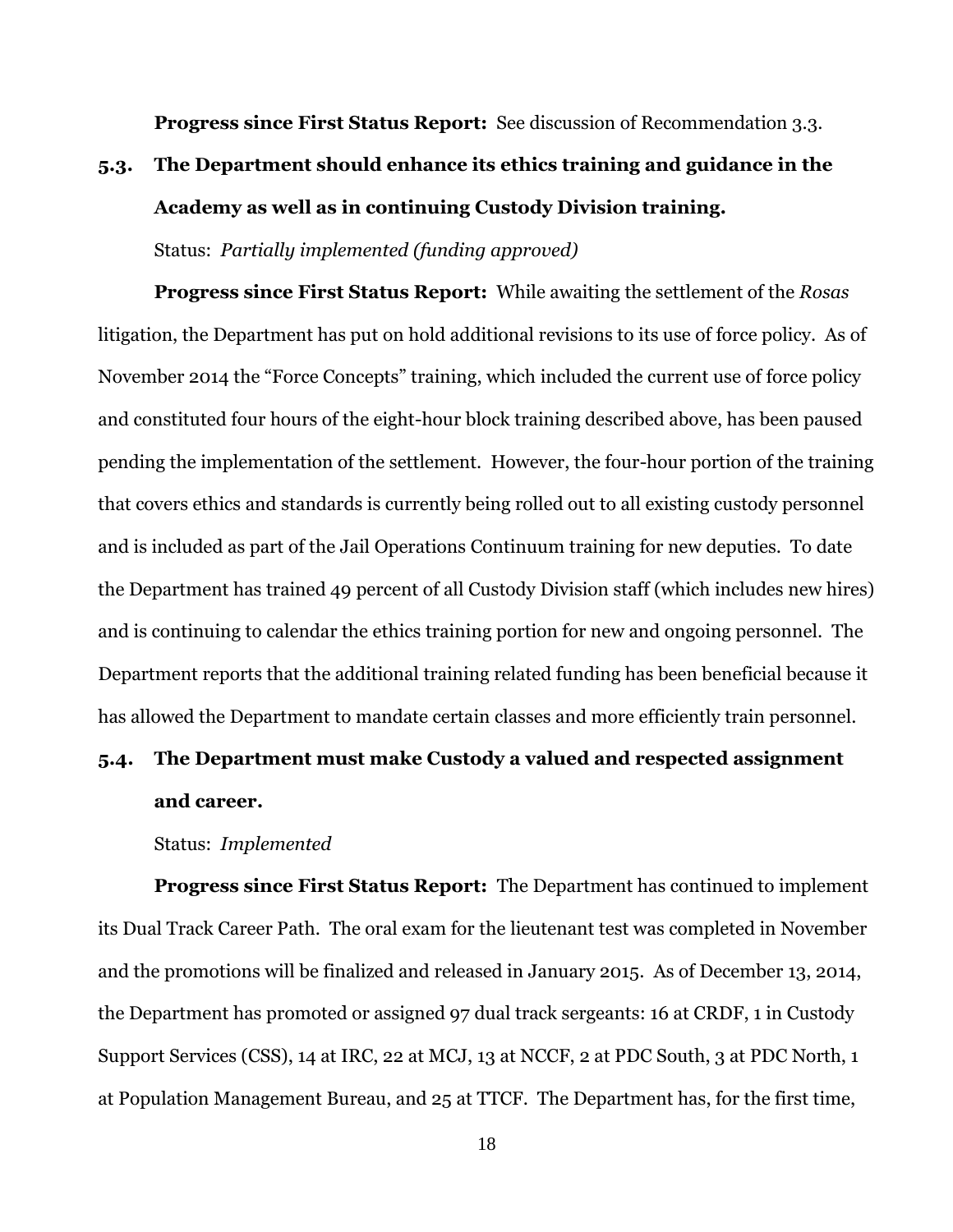given personnel the option of indicating on their transfer preference form that they wish to remain in their Custody assignment. As of December 15, 2014, of 2,084 total respondents, 500 (402 male and 98 female) indicated that they wished to remain in Custody.

While Department personnel have expressed mixed opinions of the Dual Track Career Path, Department management believes that values are shifting. More deputies are recognizing and taking advantage of the significant benefits to remaining in the Custody Division which include among other benefits, pay parity with the Patrol Division, a more consistent and family-friendly schedule, and increased promotional opportunities.

#### **5.5. Senior leaders must be more visible in the jails.**

Status: *Implemented*

**Progress since First Status Report:** See discussion of Recommendation 4.10.

### **5.6. LASD must have a firm policy and practice of zero tolerance for acts of dishonesty that is clearly communicated and enforced.**

Status: *Implemented*

**Progress since First Status Report:** Current guidelines, in place since February 17, 2013, as described above, require that discipline for acts of dishonesty ranges between 20 to 25 day suspensions to discharge. The Department's "Quarterly Administrative Discipline Report" for the third quarter of 2014 shows that in at least three instances, deputies were disciplined for conduct that involved some measure of dishonesty. In one incident, the Department followed the enhanced guidelines by discharging the deputy. However, in the remaining two incidents, the Department failed to follow the enhanced guidelines by imposing a 10-day suspension for one incident and a 15-day suspension for the other. As explained above, meaningful analysis and monitoring of the Department's disciplinary practices and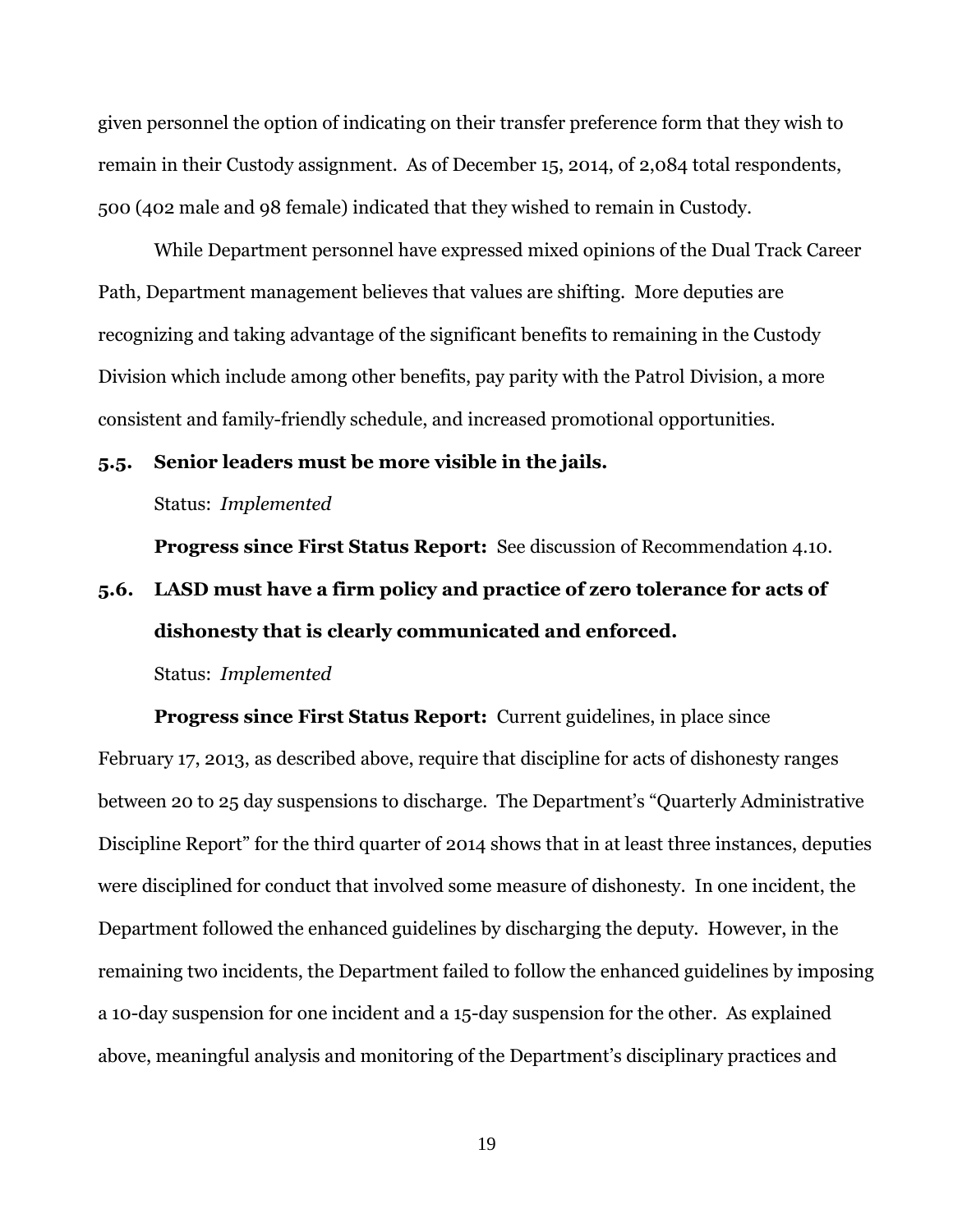adherence to its zero tolerance policy requires OIG access to personnel and disciplinary records.

### **5.7. The Department should have a sensible rotation policy to protect against the development of troubling cliques.**

Status: *Implemented*

**Progress since First Status Report:** The Custody Division and the IMPAAC unit have conducted audits to determine the Custody Division's compliance with the Department's rotation policy. Results of the audits are currently being analyzed in consultation with the OIG and will be reported in the OIG's next quarterly report.

#### **5.8. LASD should discourage participation in destructive cliques.**

Status: *Partially implemented (funding approved)*

**Progress since First Status Report:** An investigation initiated in September regarding the "beginning of a clique formation" is an ongoing IAB matter and no decision regarding discipline has been made to date. Without access to personnel records the OIG can neither receive information about the outcome of the investigation nor oversee the investigation itself. The Department has completed a draft of a Tattoo Policy which addresses clique tattoos and is waiting for additional review and approval. Finally, the Department has integrated a curriculum related to values-based decision-making in to its training protocol, which includes a presentation by an Employee Support Services psychologist.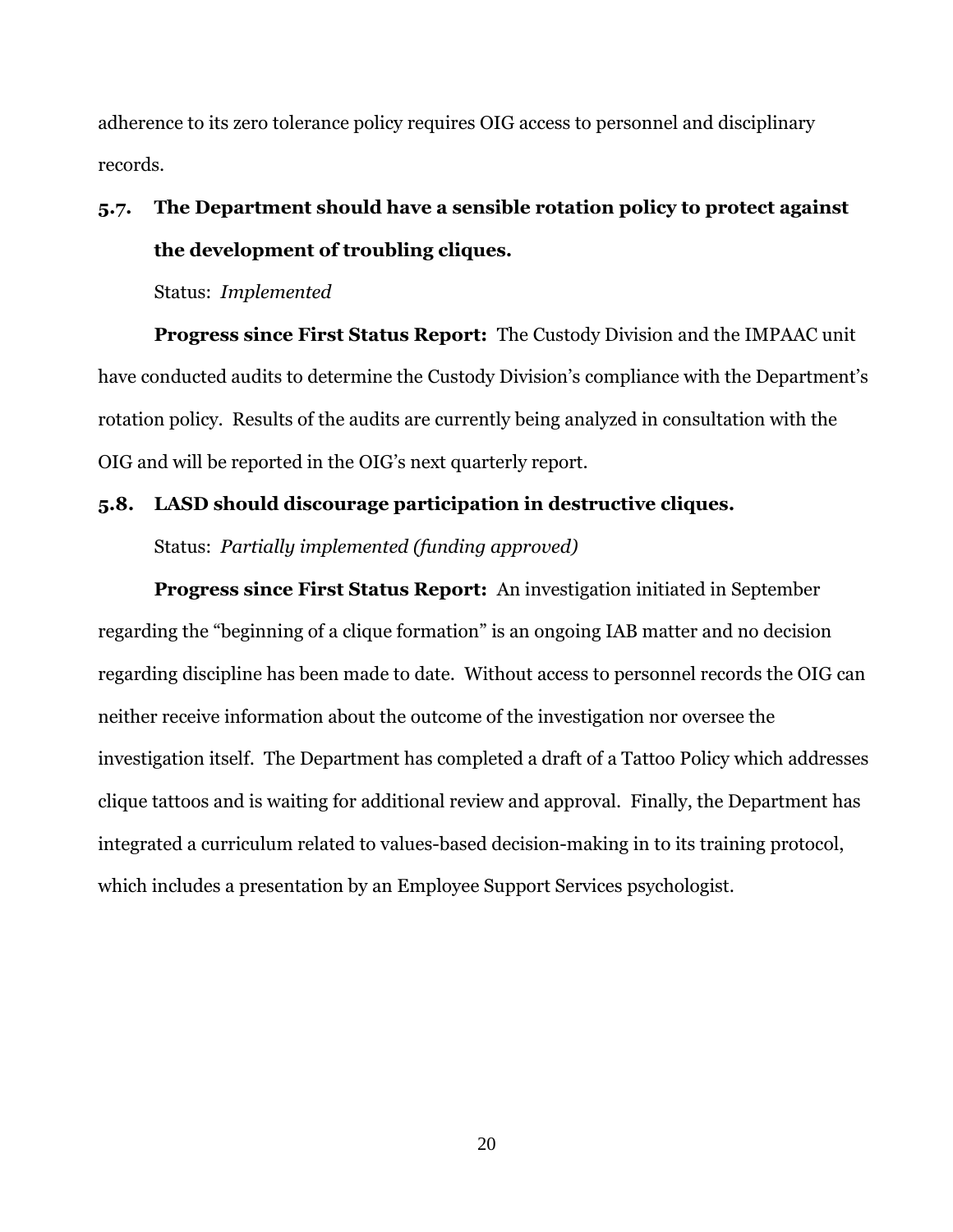### **PERSONNEL AND TRAINING**

**6.1. The Department should review and revise its personnel and training procedures to reflect Custody's status as a valued and important part of the Department.**

Status: *Partially implemented (funding approved)*

**Progress since First Status Report:** New deputies assigned to Custody Division receive 24 hours of "Control, Escort, and Restraining Techniques" as part of the Jail Operations curriculum. New supervisors assigned to the division now first attend a 40-hour Custody Orientation for Supervisors class before supervising line deputies. This is an improvement from years past, when new sergeants and lieutenants might work for months before receiving custody specific training when the next such class was scheduled. This class includes the eight-hour "Use of Force Investigations" as part of the curriculum.

### **6.2. The Department should develop and implement a long-range and steady hiring plan based upon normal attrition.**

Status: *Implemented*

**Progress since First Status Report:** The implementation status of this recommendation remains unchanged since the OIG's last status report.

# **6.3. Deputies and supervisors should receive significantly more Custody specific training overseen by the Department's Leadership & Training Division.**

Status: *Partially implemented (funding approved)*

**Progress since First Status Report:** The Department continues with Jail Operations training for new academy graduates. As monitor Drooyan noted in his Fourteenth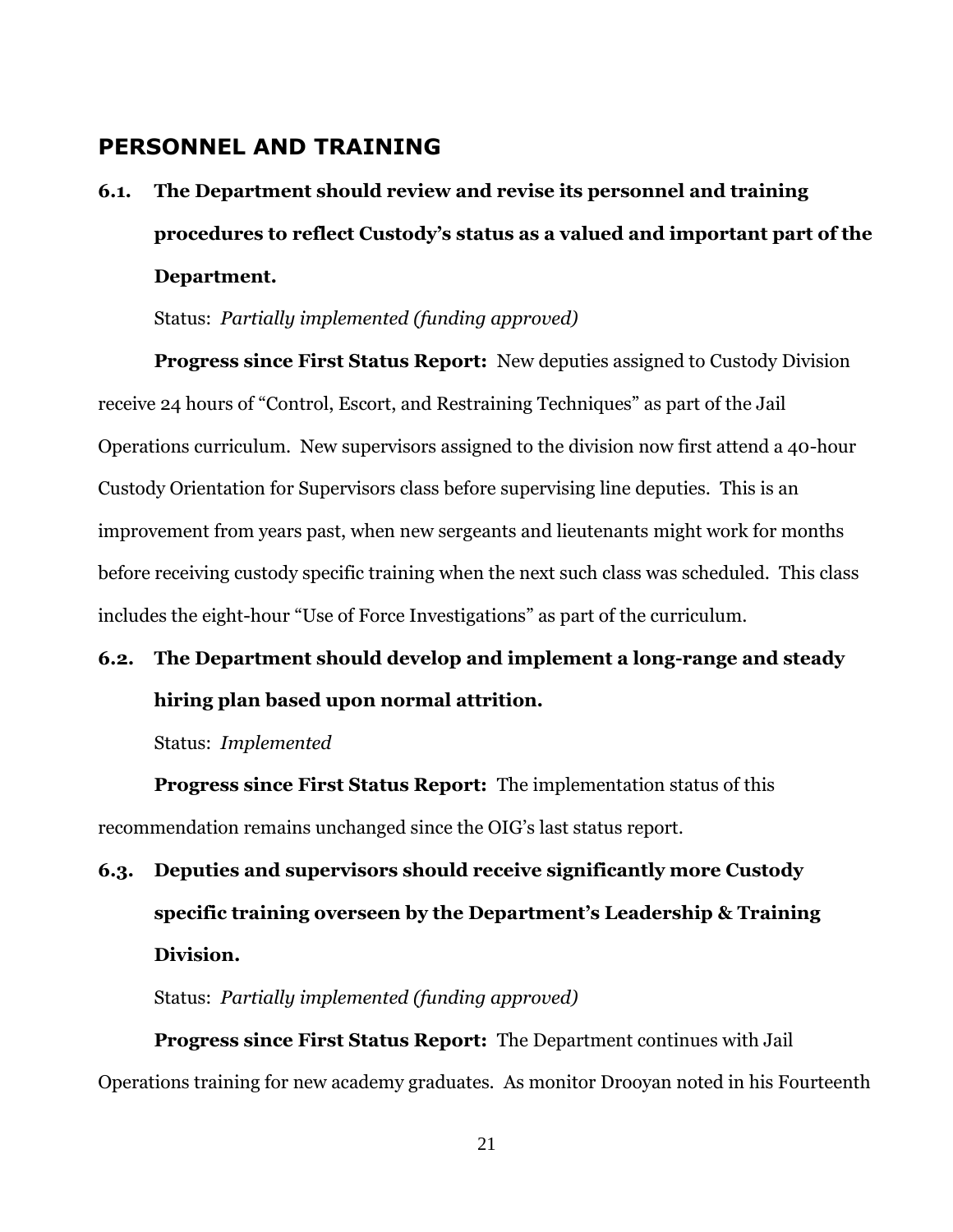Report, the Custody Training and Standards Bureau "developed an initial one-time, eighthour use of force and ethics block for everyone in Custody Operations" called Force Concepts/Ethics. The state Board of State and Community Corrections mandates that each local correctional officer receive 24 hours of Standards for Training and Corrections training each fiscal year. The Custody Division has put an emphasis on the training areas identified by the CCJV and now includes Force Concepts/Ethics as part of the 24 hours of annual mandatory training. Other components emphasized by the Custody Division as part of the annual training are: Interacting with Mentally Ill Inmates, Jail Specific Restraint Training, Use of Force Investigations (for supervisors), and Inmate Extraction Training. Curriculum changes are possible, though, as the result of anticipated new requirements stemming from the *Rosas* litigation.

According to data provided by the Department there has been progress toward the goal of mandatory training of all personnel:

| Custody Division S.T.C. Training Report (FY 2014/2015) as of 11/30/14 |              |             |             |              |            |             |             |            |            |       |  |
|-----------------------------------------------------------------------|--------------|-------------|-------------|--------------|------------|-------------|-------------|------------|------------|-------|--|
| <b>Course</b>                                                         | <b>South</b> | <b>NCCF</b> | <b>East</b> | <b>North</b> | <b>MCJ</b> | <b>CRDF</b> | <b>TTCF</b> | <b>IRC</b> | <b>PMB</b> | Total |  |
| No. of staff<br>requiring STC<br>training                             | 257          | 354         | 22          | 207          | 641        | 393         | 734         | 393        | 136        | 3137  |  |
| Interacting<br>with Mentally<br>Ш                                     | 61%          | 78%         | 27%         | 90%          | 52%        | 69%         | 55%         | 83%        | 34%        | 61%   |  |
| Force<br>Concepts/<br>Ethics                                          | 58%          | 56%         | 45%         | 86%          | 42%        | 41%         | 39%         | 62%        | 14%        | 49%   |  |
| Jail Specific<br>Restraint                                            | 63%          | 81%         | 36%         | 100%         | 53%        | 63%         | 39%         | 55%        | 7%         | 55%   |  |
| Use of Force<br>Investigations                                        | 100%         | 96%         | 0%          | 100%         | 100%       | 100%        | 93%         | 89%        | 0%         | 97%   |  |
| Inmate<br>Extraction<br>Training                                      | 83%          | 94%         | 50%         | 100%         | 100%       | 100%        | 100%        | 92%        | 0%         | 80%   |  |

In the review of a recent medical emergency, the Custody Division identified areas for improvement that have resulted in additional critical incident training for deputies and medical personnel responding to medical emergencies. The Department is also in the process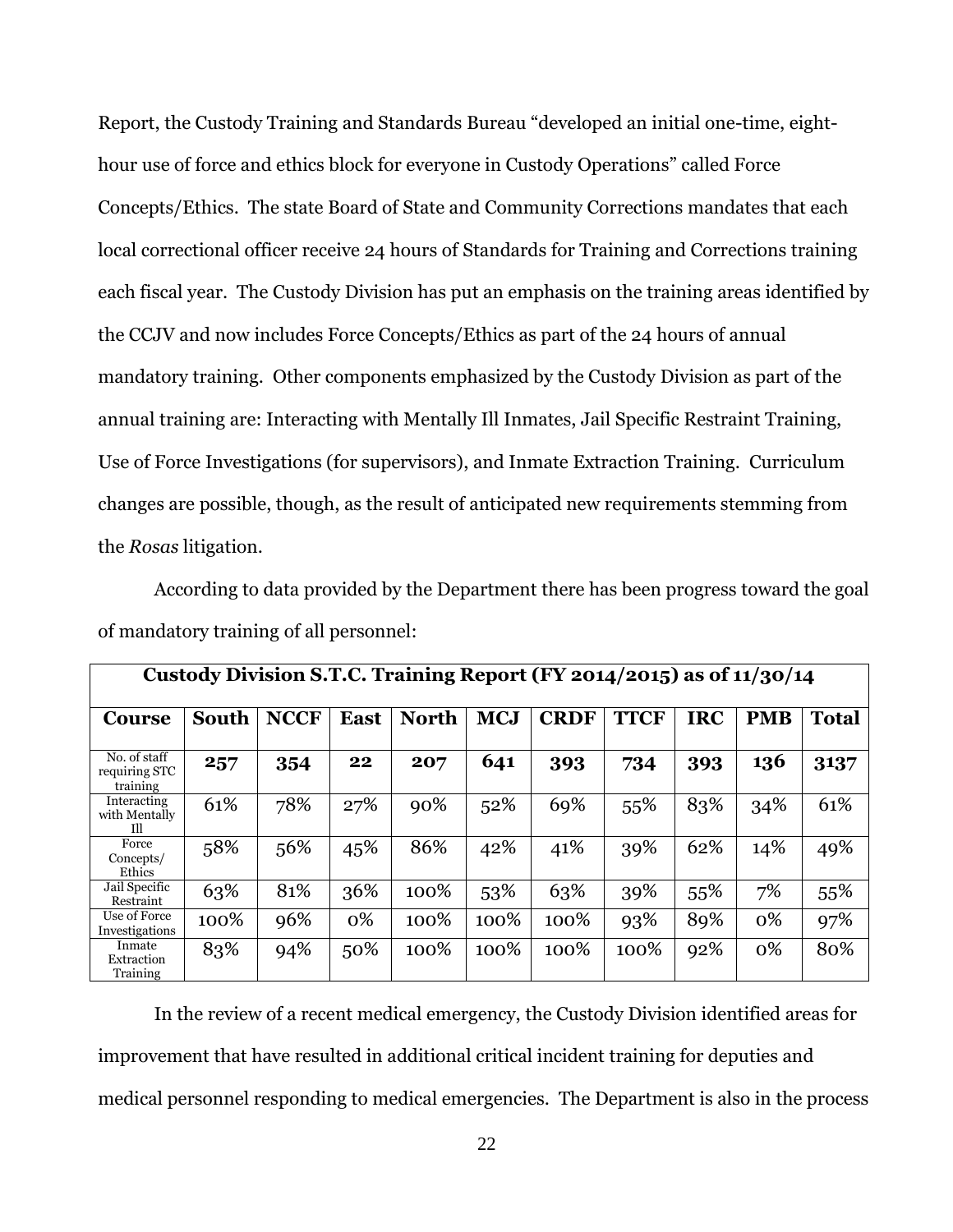of purchasing full-size CPR-capable dummies for enhanced critical incident training for all jail facilities.

### **6.4. There should be a meaningful probationary period for new deputies in Custody.**

Status: *Implemented*

**Progress since First Status Report:** As noted in the OIG's prior status report, "evaluation protocols for probationary employees are not being implemented consistently across facilities." Since the OIG's first report, the Custody Division indicated that efforts to ensure that all units are well-versed in the probationary protocol have increased. These efforts included commanders re-briefing the respective Custody Division units of their obligations to evaluate probationary employees. For example, the employee's unit commander is supposed to conduct an evaluation three to four weeks prior to the employee's one year anniversary. This is critical because releasing a probationary employee is far less burdensome than firing an employee with civil service tenure. The evaluations are currently not being audited by either CSS or IMPAAC and, as stated above, the Custody Division is not adequately tracking or timely monitoring six-month or one-year probationary employee evaluations. The Department acknowledges that improvements are needed in its tracking and accountability systems for one-year evaluations and that it should implement a centralized mechanism for the six-month review. Since the evaluations serve as the basis for formal processes, such as extensions of probation and performance mentoring, their quality and timeliness is critical.

# **6.5. The number of supervisors to deputies should be increased and the administrative burdens on Custody supervisors should be minimized.** Status: *Partially implemented (funding requested)*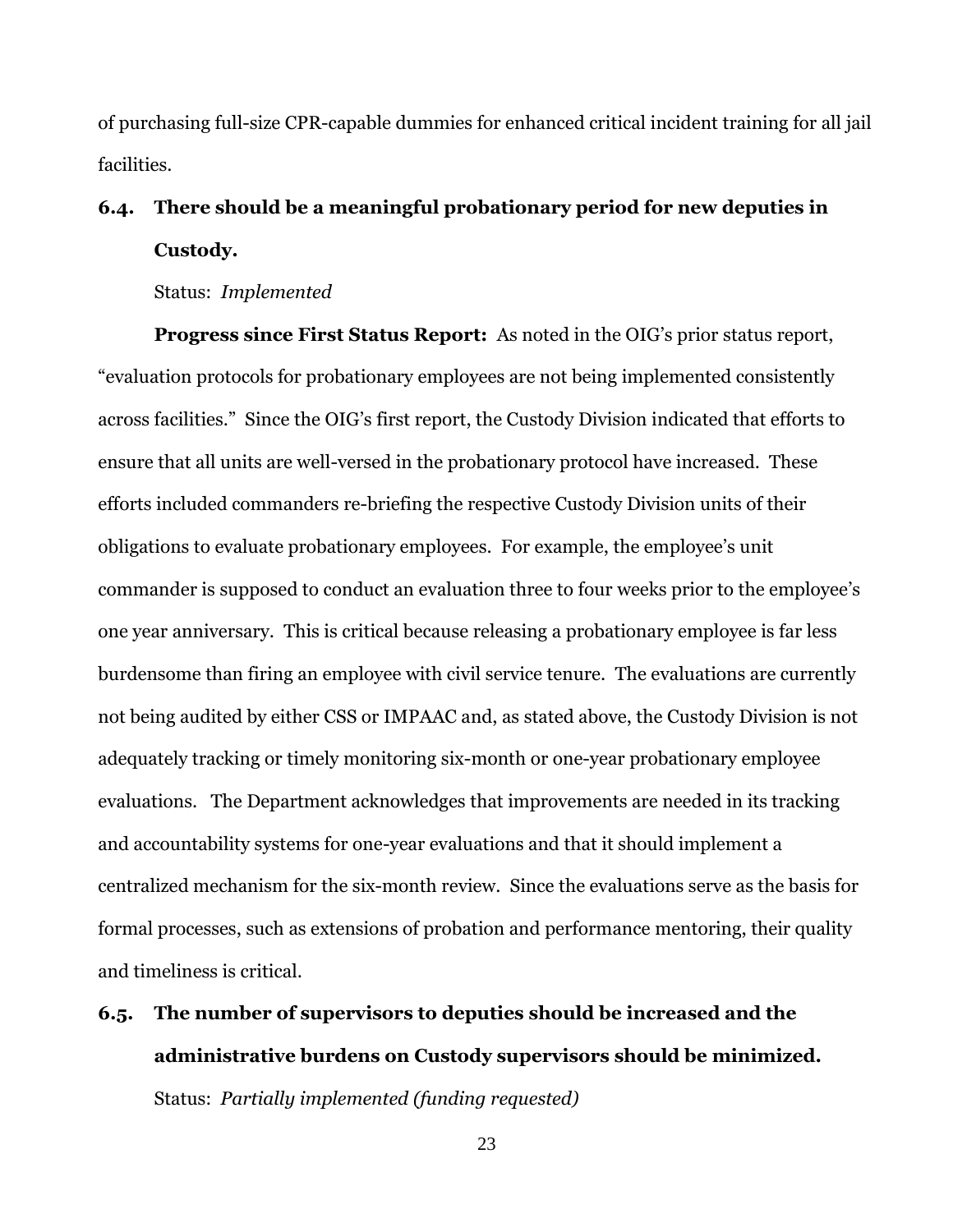**Progress since First Status Report:** The Department updated the OIG with more specific data on the supervisor positions added to Custody Division. Eighteen new sergeant positions were filled through promotion as of December 13, 2014. Eight additional sergeants are scheduled to be added to Custody Division through promotion in January 2015. Custody Division management level staffing has remained mostly consistent

### **6.6. The Department should allow deputies to have a career in Custody and take steps in the interim to decrease the length of new deputy assignments to Custody.**

Status: *Implemented* 

**Progress since First Status Report:** A round of sergeant promotions was just completed in December 2014. The lieutenant promotion examination process is scheduled to be completed in January 2015. As part of the normal process of rotating deputies from custody to patrol positions, deputies designate their preferred assignment locations. Deputies continue to have the option of staying in Custody Division.

#### **6.7. The Department should utilize more Custody Assistants.**

Status: *Partially implemented*

**Progress since First Status Report:** The implementation status of this recommendation remains unchanged since the OIG's last status report.

**6.8. Rotations within and among proximate facilities should be implemented.** Status: *Implemented (within facilities, recommendation among facilities was not adopted)*

**Progress since First Status Report:** Rotations of deputies within jail facilities continue. Per Custody Division's Mandatory Rotation of Line Personnel policy, each facility's unit commander has the option of designating certain key positions as non-rotating. Those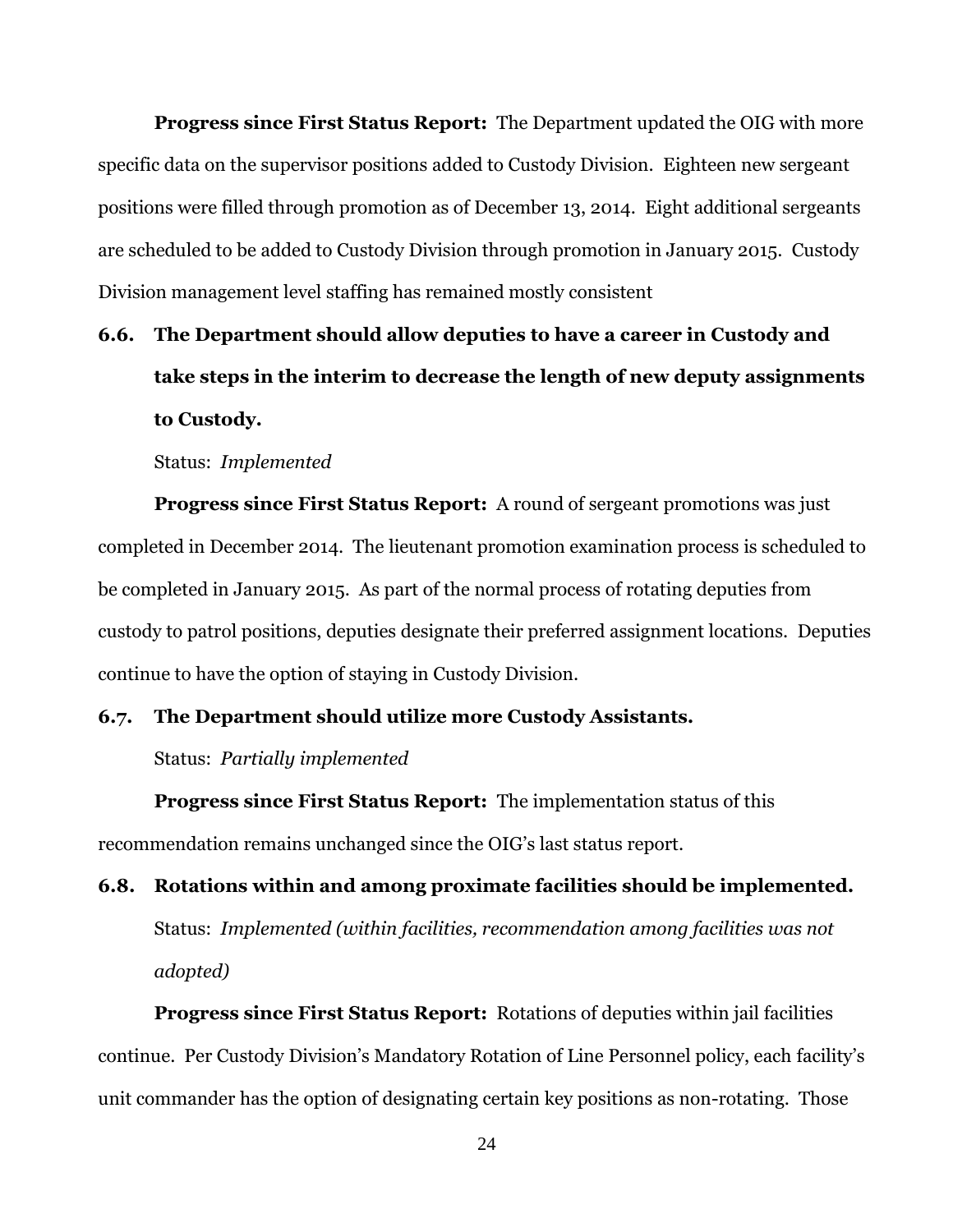non-rotating assignments have to be reflected in a unit memorandum provided annually to the Custody Division. Rotations are monitored by CSS. See discussion of rotation policy audits in Recommendation 5.7 above.

### **6.9. The Department's Mission Statement should be changed to reflect the importance of Custody.**

Status: *Implemented* 

**Progress since First Status Report:** The implementation status of this recommendation remains unchanged since the OIG's last status report. There is no further monitoring anticipated at this time.

### **6.10. The Department should create a separate Custody Division with a professional workforce.**

Status: *In progress*

**Progress since First Status Report:** Participation in professional development by Custody Division's management staff continues. This includes attending meetings of the Large Jail Network and other relevant organizations. Managers will be attending the American Jails Association conference in 2015 and Custody Division will be sending a sizable contingent to the American Correctional Association Winter Conference in Long Beach in February. A Custody Division chief has also visited an out of state jail facility which recently underwent a series of reforms to provide improved mental health care for its prisoners.

### **DISCIPLINE**

**7.1. The investigative and disciplinary system should be revamped.** Status: *Implemented*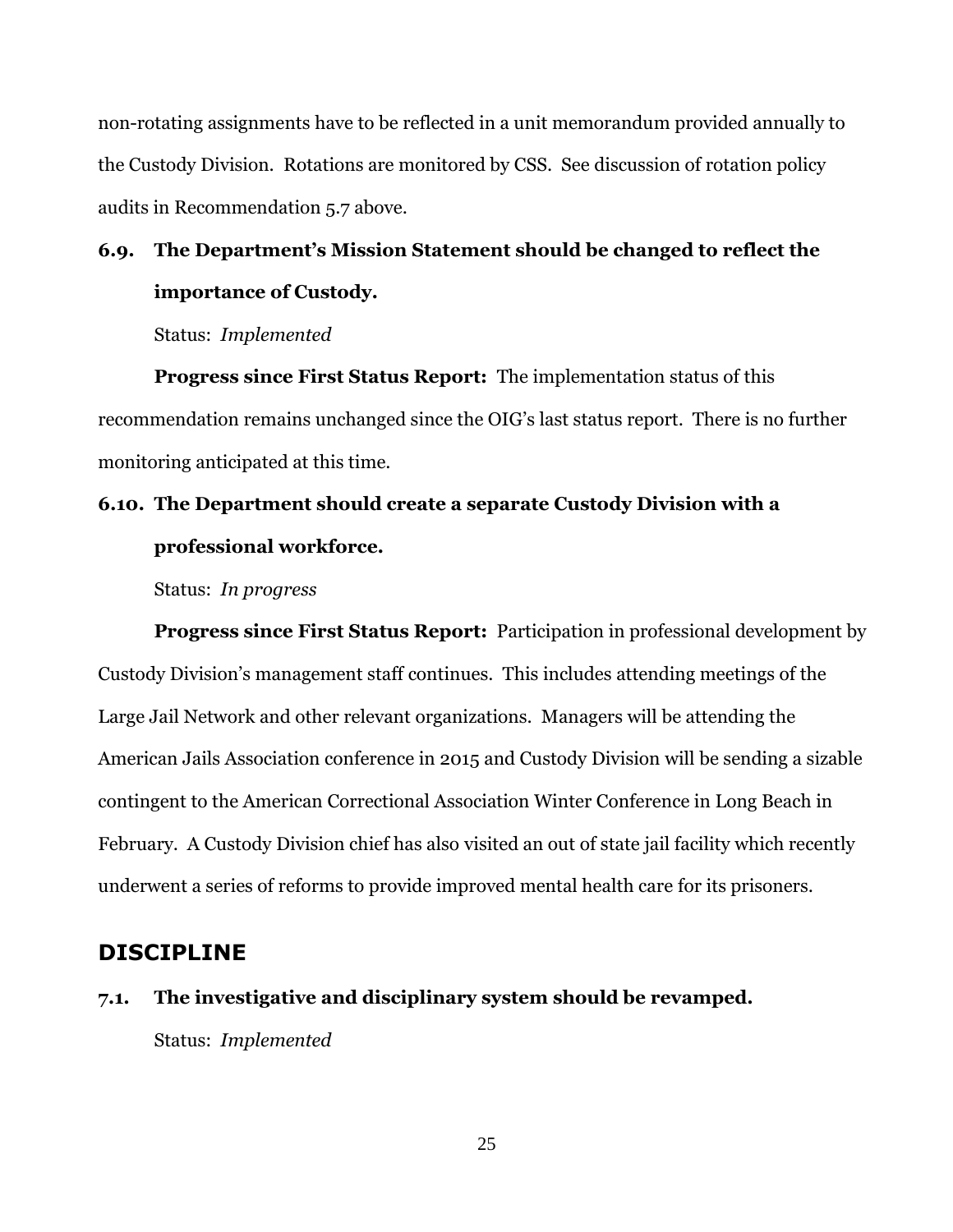**Progress since First Status Report:** As of the OIG's first report, the remaining three authorized sworn positions have been filled by Internal Criminal Investigations Bureau (ICIB). The IAB Bureau reports that Phase III of its staffing should be complete in July 2015. At that time, the IAB will have its seventh team of six sergeants and one lieutenant. In addition, ICIB has now completed its Phase II expansion and will receive 13 more personnel in Phase III.

The IAB reports that it has continued to conduct all administrative investigations stemming from Category 2 custody uses of force.<sup>2</sup> The average case load at the IAB remains steady at an average of 10 cases per investigator while the average time of completion of cases has decreased slightly averaging between 7.5 to 8.5 months.

The average caseload at the ICIB is currently at 6.5 (down from 10.2) cases per investigator while the average timeframe for case completion is at 4.9 months (previously at 4.8).

Without implementation of the access provided for by the OIG ordinance, it is impossible to assess whether the investigative system has been revamped or has simply received additional staffing.

# **7.2. The CFRC [Custody Force Review Committee] should monitor Force Packages for trends and concerns and the performance of supervisors.** Status: *Implemented*

**Progress since First Status Report:** The Department reports that there was one instance of a late notification to the Custody Force Response Team (CFRT) regarding a use of

 $\overline{\phantom{a}}$ 

<sup>&</sup>lt;sup>2</sup> The Department reports that since mid-2013 there have been two Category 2 force incidents in custody that resulted in administrative investigations.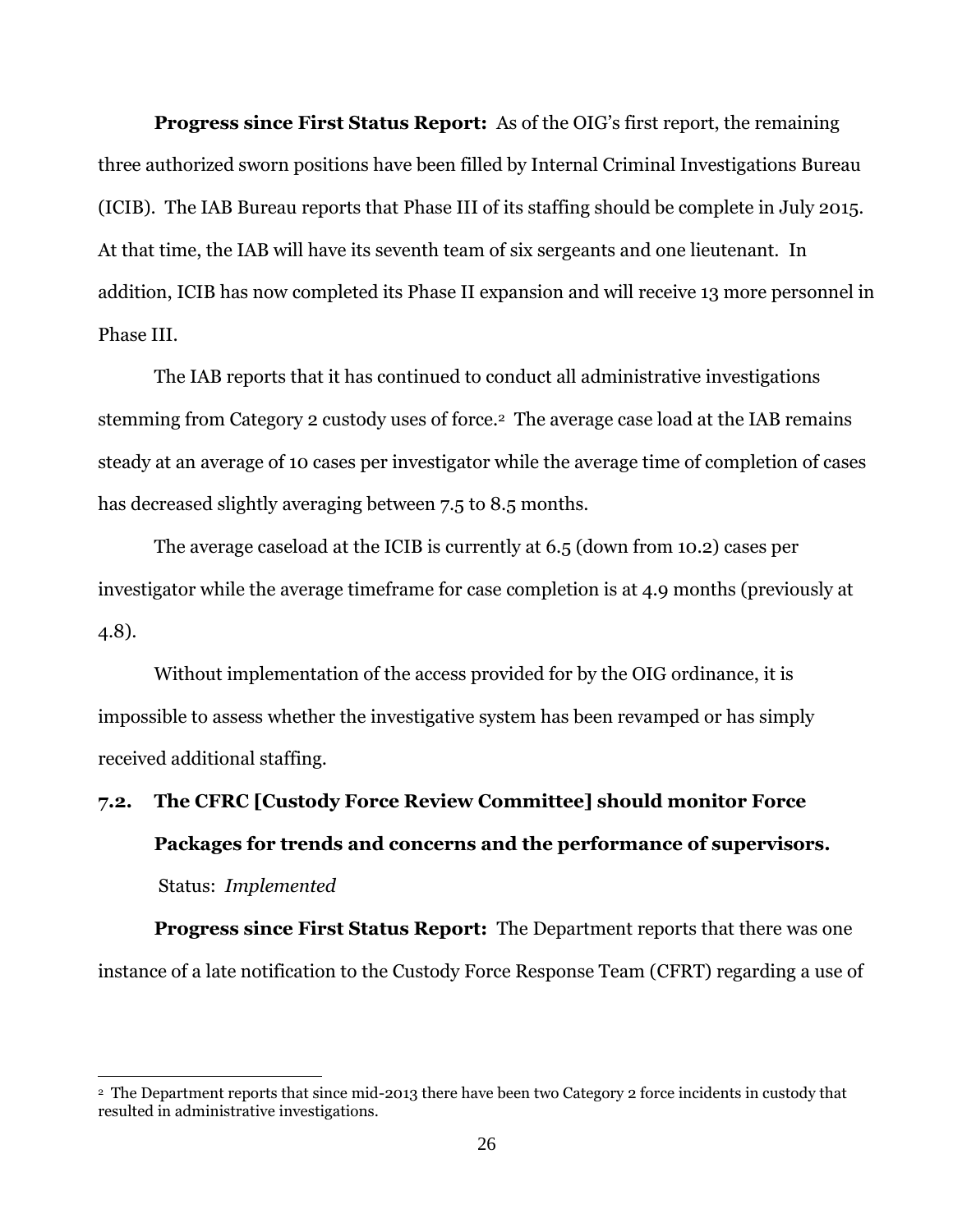force occurring at a court lock-up facility. In order to rectify this situation, the CFRT reports that it has met with Court Services Division and reviewed CFRT notification protocols.

**7.3. Deputies should be required to provide a timely written report of force incidents and not be allowed to review videotape footage prior to the completion of that report or any interviews.**

Status:*Implemented*

**Progress since First Status Report:** The implementation status of this recommendation remains unchanged since the OIG's last status report. Meaningful analysis and monitoring of deputies' adherence to use of force policy requires OIG access to personnel and disciplinary records.

### **7.4. Deputies involved in Significant Force incidents should be separated and not permitted to talk to each other until they have provided a written statement or have been interviewed by investigators.**

Status: *Implemented*

**Progress since First Status Report:** The implementation status of this recommendation remains unchanged since the OIG's last status report. Meaningful analysis and monitoring of the Department's response to use of force incidents requires OIG access to personnel and disciplinary records.

### **7.5. IAB and ICIB should be part of an Investigation Division under a Chief who would report directly to the Sheriff.**

Status: *Implemented*

**Progress since First Status Report:** The CCJV recommended that both IAB and ICIB be placed under a "newly created Investigations Division" led by a chief who reports directly to the Sheriff. The commission stated, "This would create a single division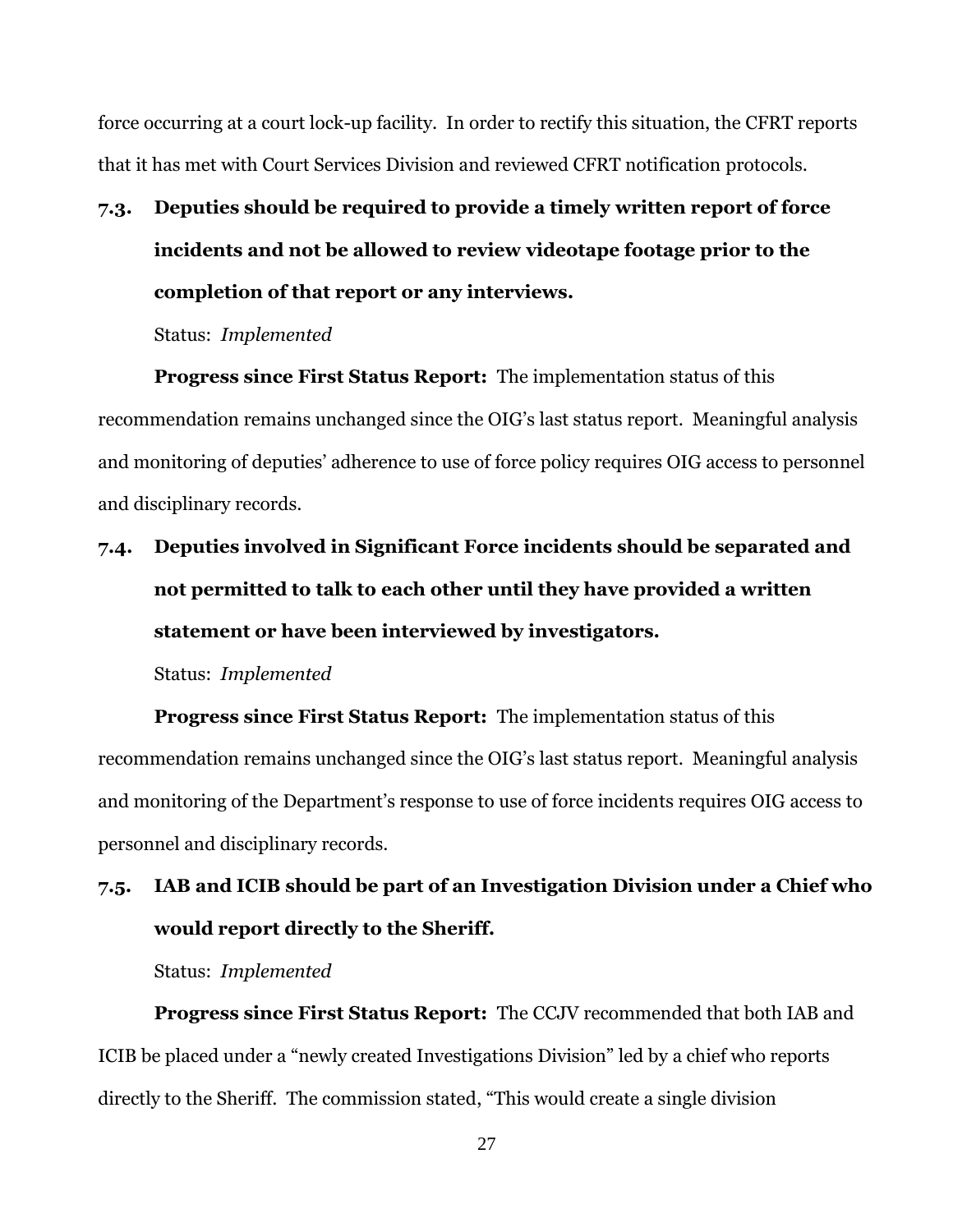responsible for all significant internal investigations under the leadership of a high ranking Department official." Monitor Drooyan noted in his fifth report that the Department implemented the recommendation on March 1, 2013, by creating the Internal Investigations Division (IID) led by a chief to whom both IAB and ICIB report, who in turn reported directly to the Sheriff.

In the Spring of 2014, Interim Sheriff Scott renamed IID to the Professional Standards Division with the IAB reporting to its chief. The ICIB was designated as a stand-alone bureau whose captain reports directly to the Sheriff. In his thirteenth report, monitor Drooyan described the reorganization as "somewhat different from what the Commission recommended," but stated it was "consistent with the Commission's recommendations" that internal investigations "should be vetted by a senior leader in the Department." He concluded that the recommendation was "implemented."

However, recent federal convictions of deputies underscore the importance of a chain of command. A direct link from the Sheriff to ICIB without intervening command staff increases the danger of mistakes which might otherwise be avoided through the usual process of management. Along the same lines, the Association of Los Angeles Deputy Sheriff's has called for a specific policy against the following of illegal orders. The Department should carefully consider the mistakes of the past in deciding how to permanently structure IAB and ICIB, as well as policies which might prevent a repeat of the events that led to those convictions.

**7.6. IAB should be appropriately valued and staffed by personnel that can effectively carry out the sensitive and important work of that bureau.** Status: *Partially implemented (funding approved)*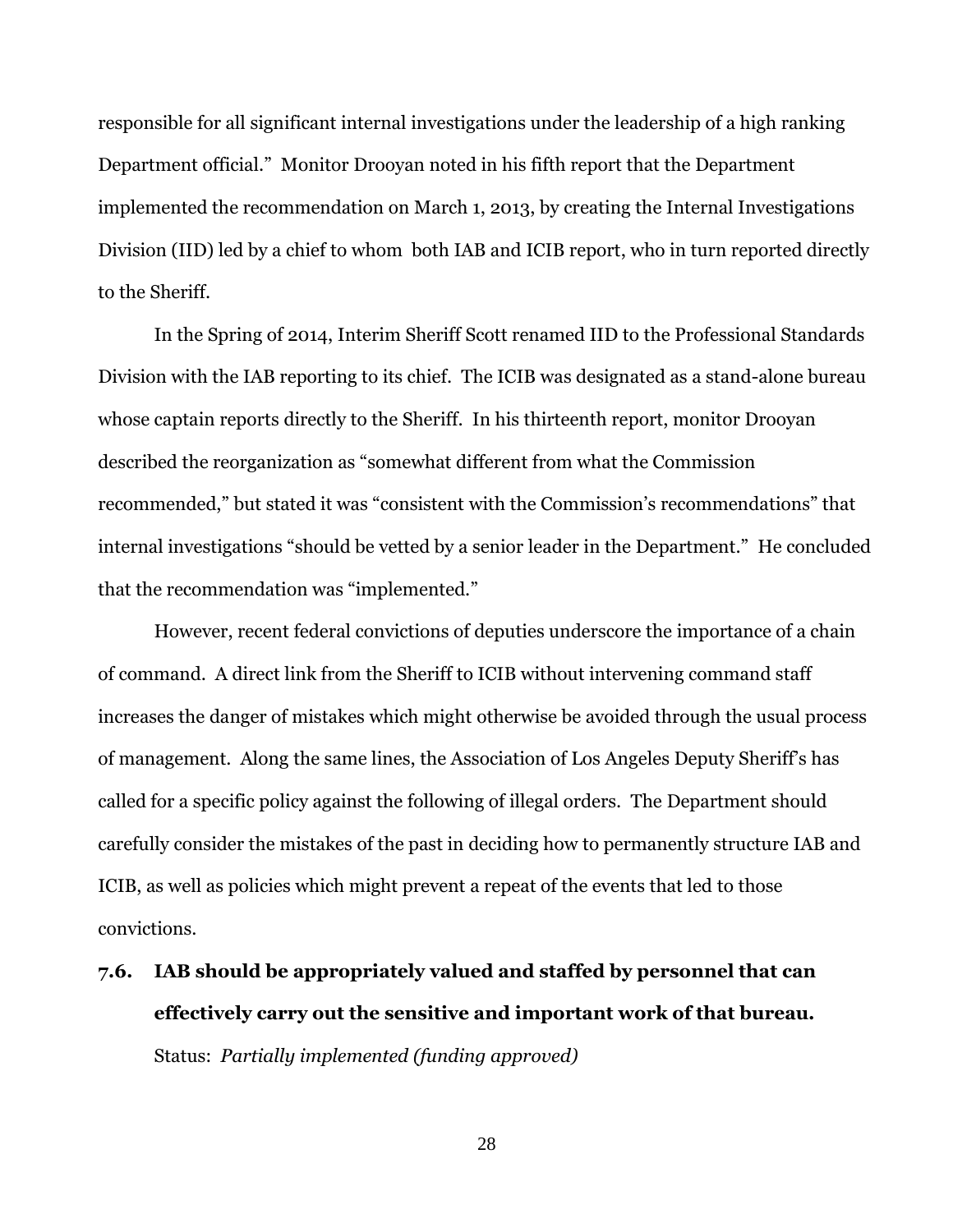**Progress since First Status Report:** As discussed above in section 7.1, IAB reports that it has completed Phase II of its funded expansion and currently has six roll out teams up from four teams in October 2013. IAB reports that Phase III, which will see the addition a seventh team, should be completed in July 2015.

The CCJV report found that the Department's attitude was "a significant factor affecting the efficacy of the bureau in its investigations" of alleged misconduct. The CCJV recommended that sworn personnel in IAB should have the ability to promote "after serving in IAB." Since the report's October 2012 publication, three sergeants were promoted to lieutenant and one captain was promoted to commander while assigned to IAB.

### **7.7. The Disciplinary Guidelines should be revised to establish increased penalties for excessive force and dishonesty.**

Status:*Implemented*

**Progress since First Status Report:** Since the enactment of the new disciplinary guidelines Department-wide there have been two unreasonable force cases (Category 1 and 2, both of which imposed the required 15 days minimum suspension, and five failure to report force cases, all of which imposed the required 15 days minimum suspension. In addition, there have been eight cases involving dishonesty (failure to make statements, false statements, false information in records) for which the required minimum suspension days have been imposed.

### **7.8. Each jail should have a Risk Manager to track and monitor use of force investigations.**

Status: *Implemented*

**Progress since First Status Report:** The implementation status of this recommendation remains unchanged since the OIG's last status report.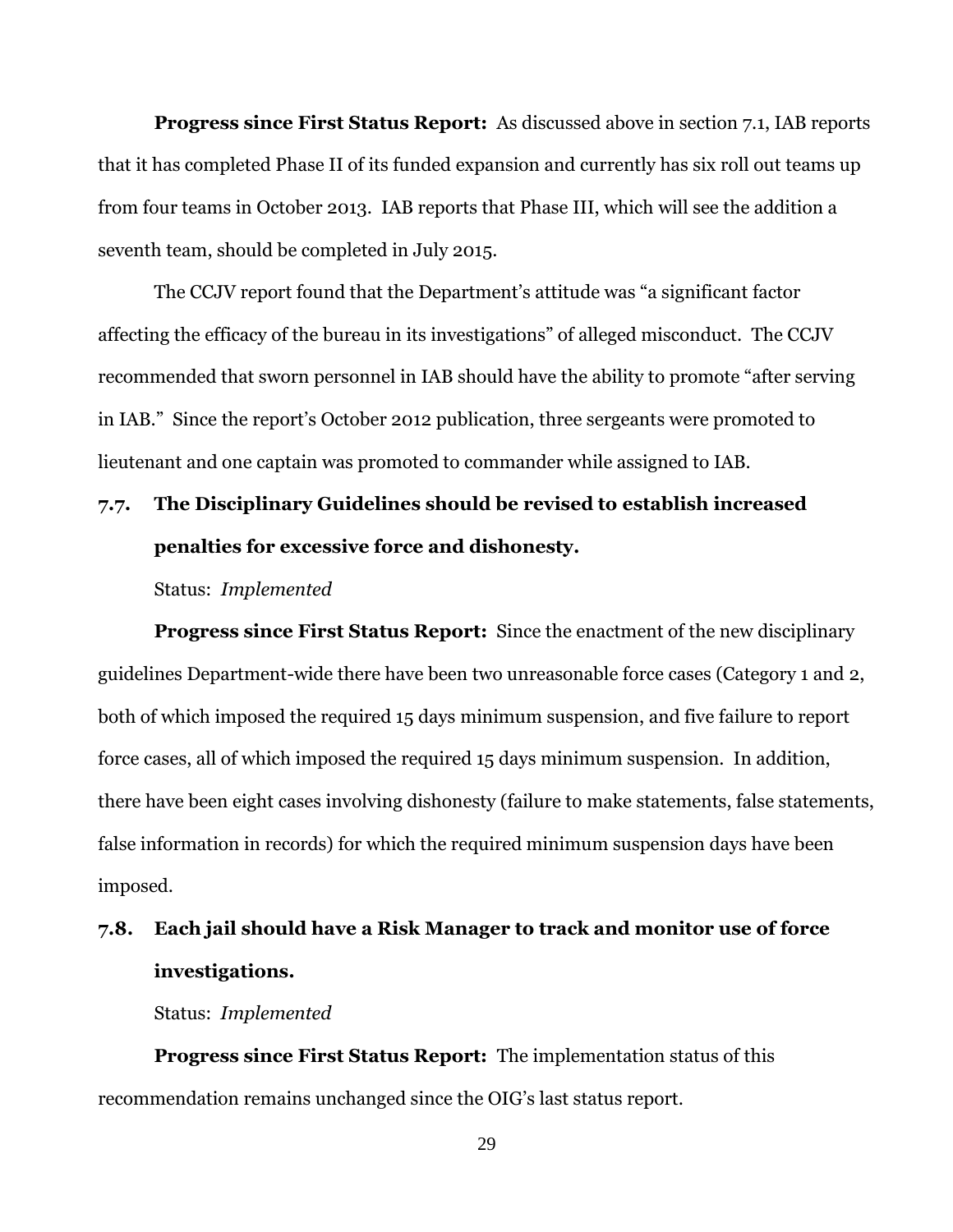### **7.9. Force investigations should not be conducted by deputies' supervisors.**  Status: *Implemented*

**Progress since First Status Report:** The implementation status of this recommendation remains unchanged since the OIG's last status report. Meaningful analysis and monitoring of the Department's response to use of force incidents requires OIG access to personnel and disciplinary records.

### **7.10. Captains should not reduce charges or hold penalties in abeyance for use of force, dishonesty, or failure to report force incidents.**

Status:*Implemented*

**Progress since First Status Report:** On July 1, 2014, the Department modified the protocol for any proposed modification of discipline after a case had been heard by the Case Review Committee. If a division chief is considering a change in findings or discipline after the matter is heard by the panel, the case has to be presented again for a re-hearing and only with the agreement of an assistant sheriff. In addition, if the same case was first heard at EFRC before referral to case review committee, the chief has to confer with the EFRC chair.

While the OIG does not have access to discipline records, findings or reports, the Department did share data with the OIG of recent findings and discipline for unreasonable force, dishonesty and noncompliance with the force prevention policy:

 Of seven adjudicated findings of unreasonable force incidents that took place after September 28, 2012, the discipline imposed for five of those cases was the same as the initial recommended discipline. One case was modified from a 15 day to a 10 day suspension and one case imposition is still pending after the issuance of a letter of intent to suspend the employee for 15 days.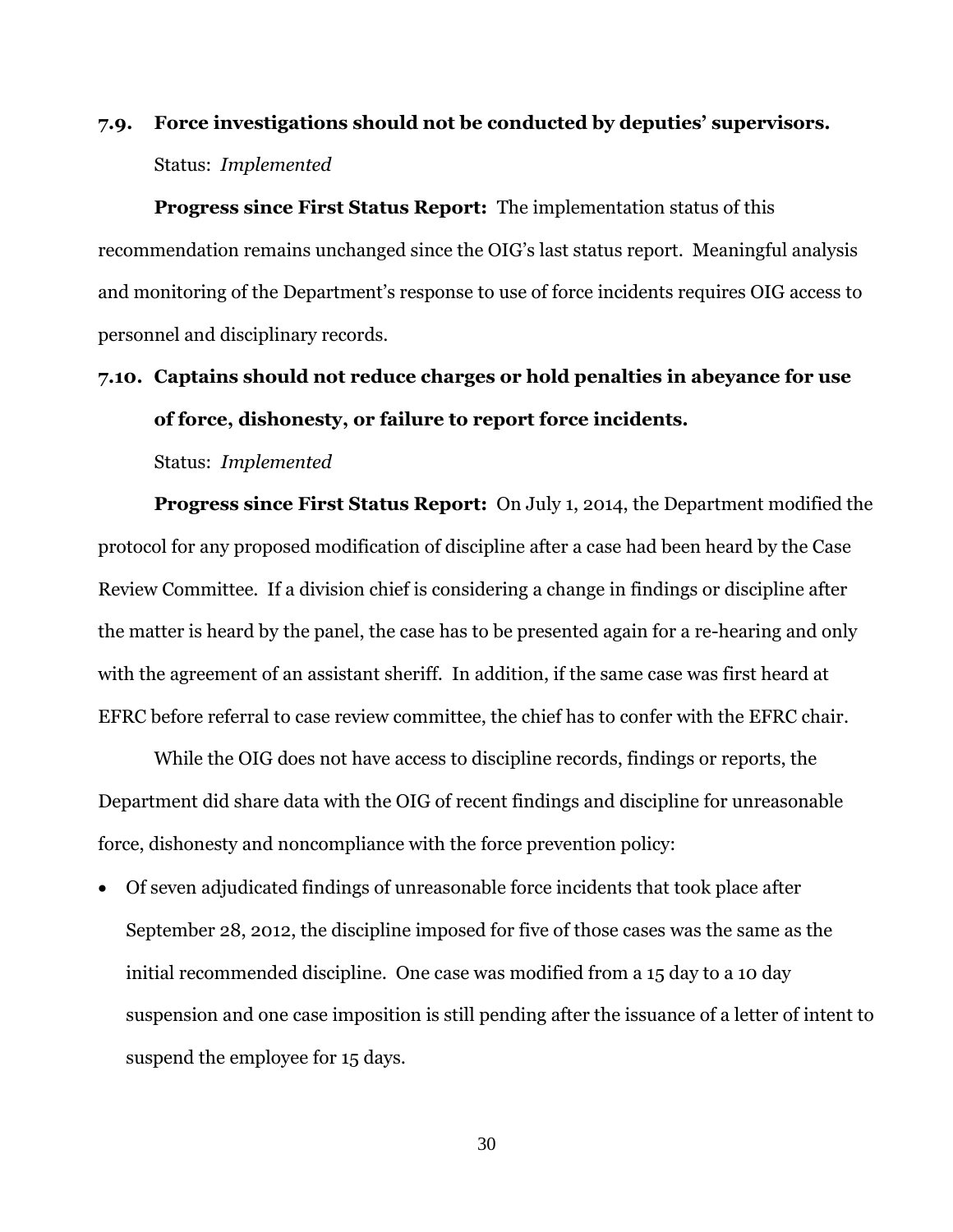- Of five findings of violations of the force prevention policy, all five cases had discipline imposed which was consistent with the initially recommended discipline.
- There were seven findings of failure to report force involving nine employees from patrol units. In five of those cases, discipline was imposed as recommended. One case was modified from a five to a three day suspension and one case is still pending.
- Of eleven cases involving dishonesty which were disclosed by the Department, discipline was reduced in two cases. In one case a 27 day suspension was reduced to 15 days. In another case, a 25 day suspension was reduced to 20 days. Lastly, in one case, an employee resigned from the Department while the review of a recommended discharge was pending.

### **7.11. The Department should vigorously investigate and discipline off-duty misconduct.**

Status: *Implemented*

**Progress since First Status Report:** The Department's Quarterly Administrative Discipline Report for the third quarter of 2014 (covering discipline imposed between July 1, 2014, through September 30, 2014) reflects the following personnel discipline for off-duty misconduct: three violations resulted in short-term suspension (1-5 days); five violations resulted in moderate-term suspensions (6-15 days); one violation resulted in a long-term suspension, and five violations resulted in discharges.

Disciplinary measures are based on the severity of the conduct in question, the employee's history, progressive discipline practices, and consistency with similar offenses. Without access to personnel records, the OIG cannot meaningfully assess the suitability of discipline imposed in each instance nor ensure that a vigorous investigation of each alleged off-duty incident took place.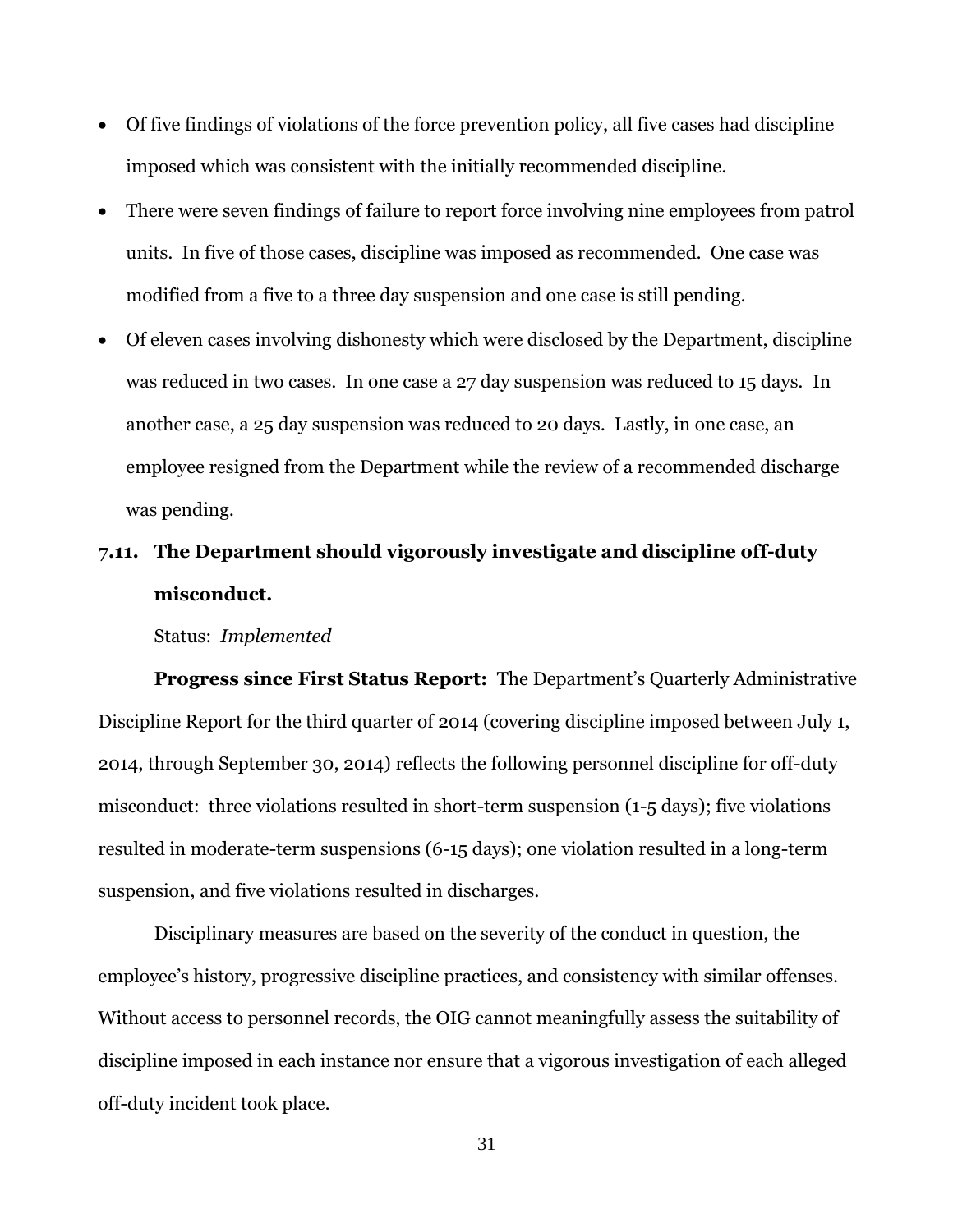### **7.12. The Department should implement an enhanced and comprehensive system to track force reviews and investigations.**

Status: *Implemented*

**Progress since First Status Report:** The implementation status of this recommendation remains unchanged since the OIG's last status report.

**7.13. Inmate Complaints should be tracked by deputies' names in PPI.** Status: *Implemented*

**Progress since First Status Report:** See discussion of Recommendation 3.9.

### **7.14. The inmate grievance process should be improved and include added checks and oversight.**

Status: *Partially Implemented*

**Progress since First Status Report:** The Department reports that its pilot iPad programs at MCJ and CRDF are still ongoing since the first report. Funding for expansion of the iPad program is pending. The Department did not initiate the program across the entire Custody Division due to anticipated changes to the grievance system, particularly the iPad program, upon initiation of the *Rosas* implementation plan.

The Department reports that for those grievances in hard-copy form, there remains a large backlog due to delay in scanning the documents into the Custody Automated Response Tracking System (CARTS). This delay results from a combination of factors, including the sheer volume of complaints, lack of designated personnel assigned to handle grievances, lack of available scanners, and the inability to purchase new scanners that comport with new Department policies due to high costs. The Department reports that at some facilities it remains unable to adhere to its 5 and 15 day requirements in responding to prisoner grievances.